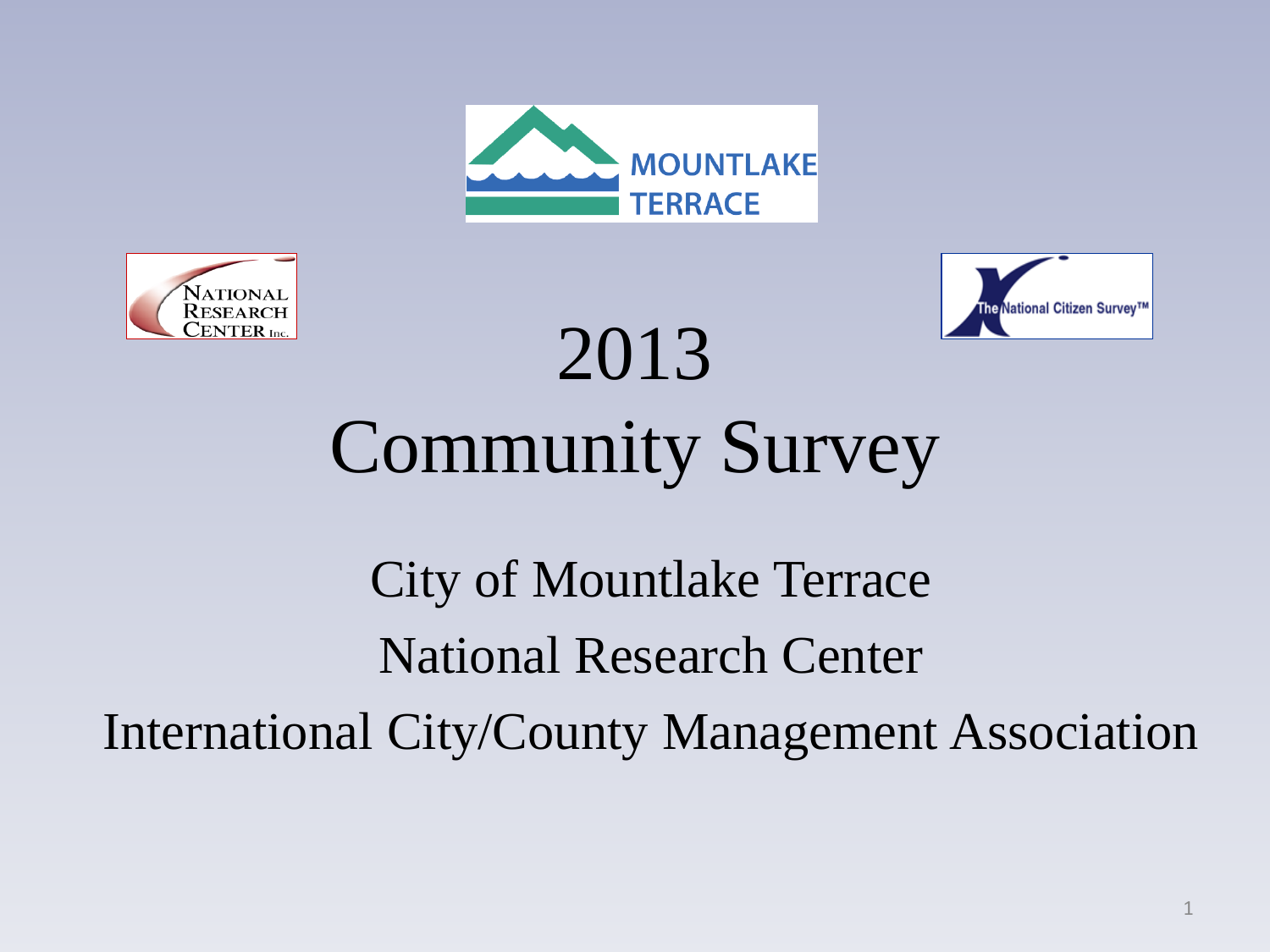# Purpose of a Community Survey

- The purpose of a community survey is to identify what we're doing well and where we can improve.
- In the short-term, this information can be used for
	- community planning
	- resource allocation
	- performance measurement
	- program/policy evaluation
- In the long-term, this information helps us
	- improve in our services
	- encourage civic engagement
	- pursue better quality of life for the community
	- develop stronger community trust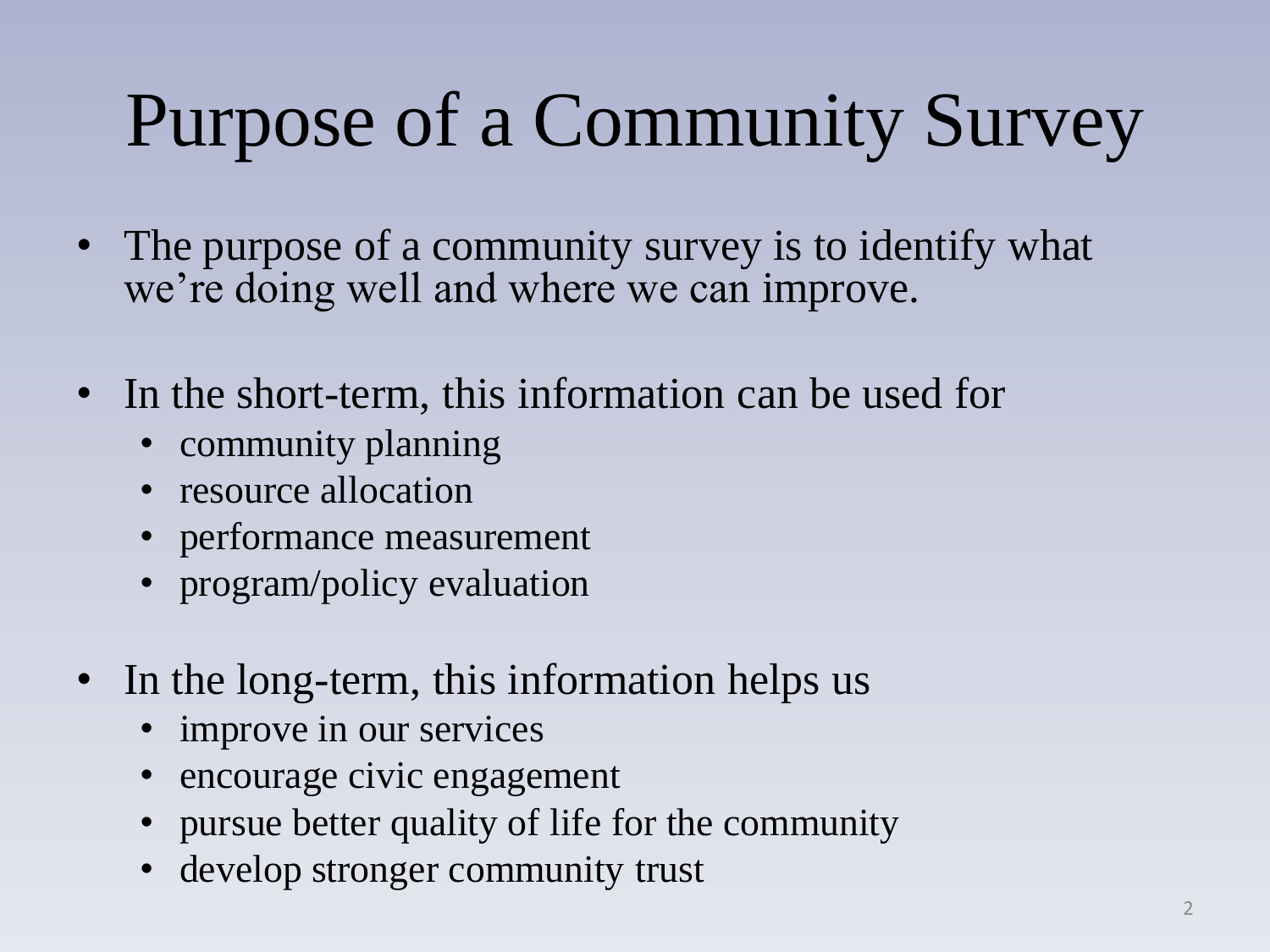# National Research Center

- The survey was conducted by the National Research Center (NRC) as part of the "National Citizen Survey" program.
- Using NRC offers two advantages:
	- Consistency with our 2007, 2009 and 2011 surveys
	- The ability to compare our results with those of 400 other jurisdictions surveyed by NRC

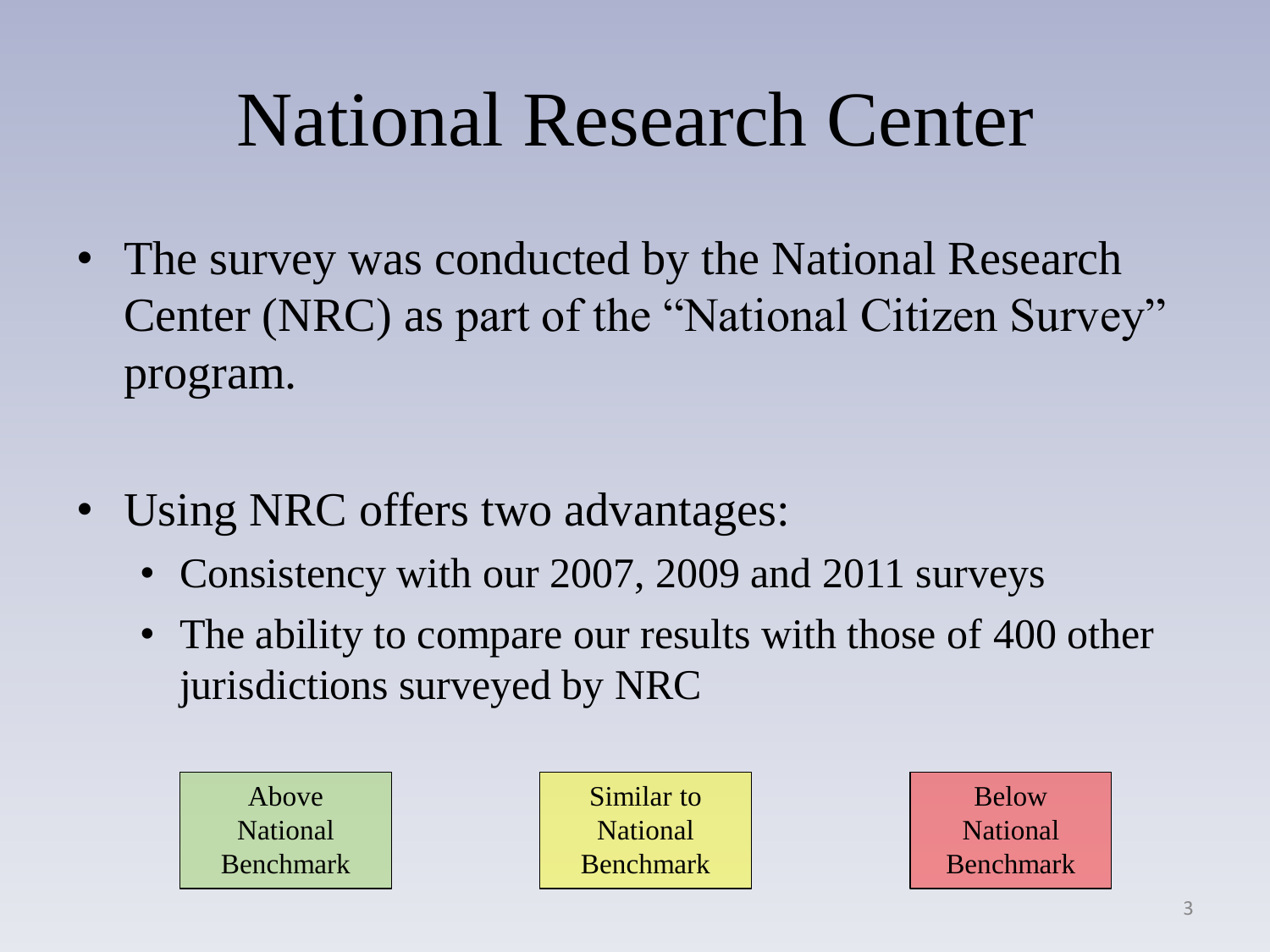# The Survey Process

- Surveys were mailed to 1,200 Mountlake Terrace residences.
- NRC received 264 responses
	- This is a response rate of 22 percent, which is lower than the 29 percent response rate in 2011, 28 percent response rate in 2009 and 23 percent response rate in 2007.
- The results provide a confident level of plus-or-minus six percent.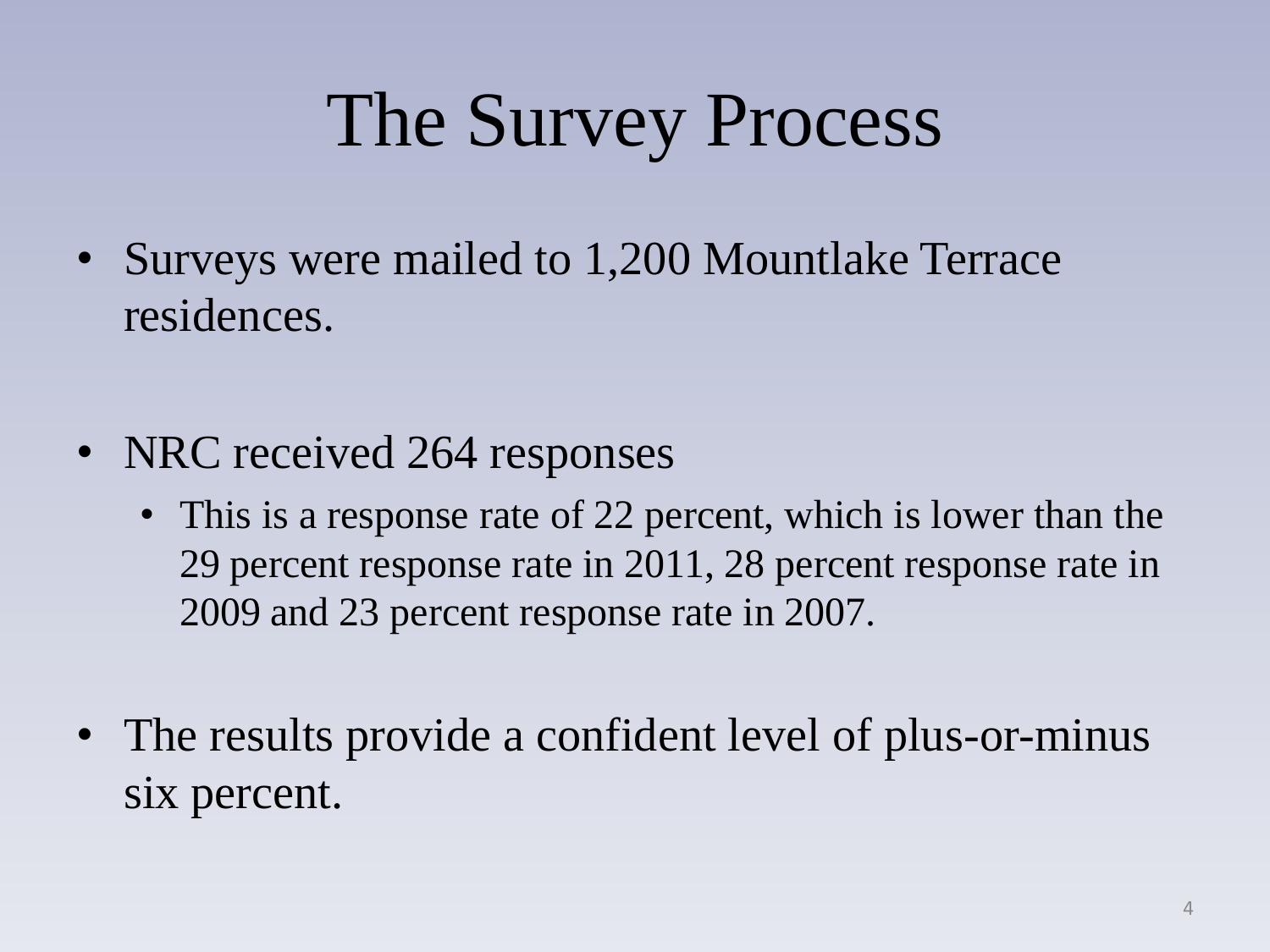# Survey Results

- The results of the survey are overwhelmingly positive:
	- The results show that programs and services in Mountlake Terrace are within the national norm and above in many areas, and that we've improved in many areas since 2007, 2009 and 2011.
	- The results also show that the City Council's adopted goals are in line with what the community values.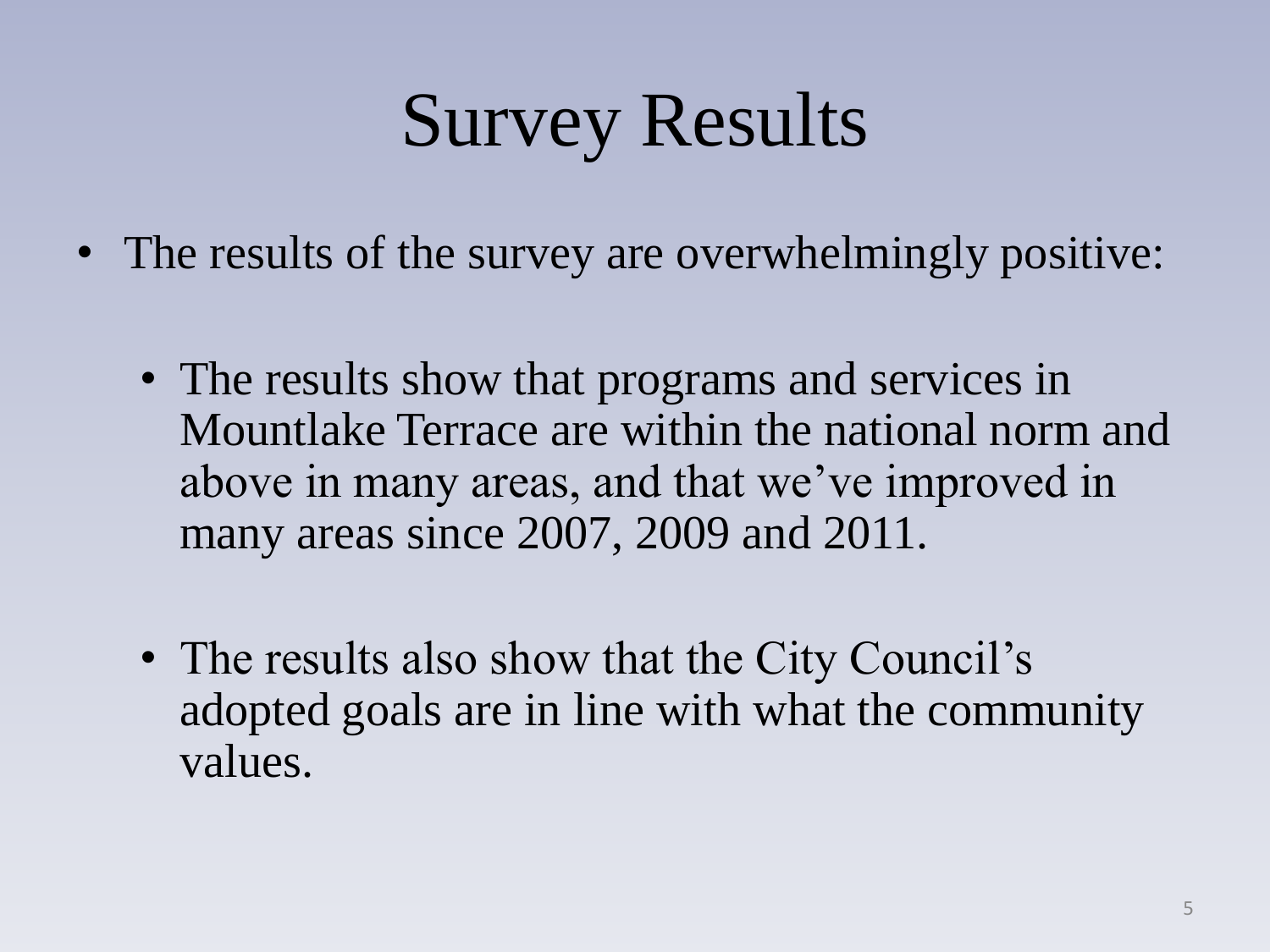# Survey Topics

**PUBLIC SAFETY**

**COMMUNITY DESIGN**

*income services*

### **COMMUNITY QUALITY**

| Quality of life<br>Quality of<br>neighborhood<br><i>Place to live</i> | <b>Transportation</b><br>Housing<br>Land use and<br>zoning<br>Economic<br>Sustainability | Safety in neighborhood<br>and downtown<br>Crime victimization<br>Police, fire, EMS<br>services<br>Emergency<br>preparedness | <i>Cleanliness</i><br>Air quality<br>Preservation of natural<br>areas<br>Garbage and recycling<br>services |
|-----------------------------------------------------------------------|------------------------------------------------------------------------------------------|-----------------------------------------------------------------------------------------------------------------------------|------------------------------------------------------------------------------------------------------------|
| <b>RECREATION</b><br><b>AND WELLNESS</b>                              | <b>COMMUNITY</b><br><b>INCLUSIVENESS</b>                                                 | <b>CIVIC</b><br><b>ENGAGEMENT</b>                                                                                           | <b>PUBLIC</b><br><b>TRUST</b>                                                                              |
| Parks and recreation                                                  | Sense of community                                                                       | Civic activity                                                                                                              | Cooperation in community                                                                                   |
| Culture, arts and<br>education                                        | Racial and cultural<br>acceptance                                                        | Social engagement<br><b>Information and</b>                                                                                 | Value of services<br>Direction of community                                                                |
| <b>Health and wellness</b>                                            | Senior, youth and low-<br>$\frac{1}{2}$                                                  | awareness                                                                                                                   | Citizen involvement                                                                                        |

*Employees*

**ENVIRONMENTAL SUSTAINABILITY**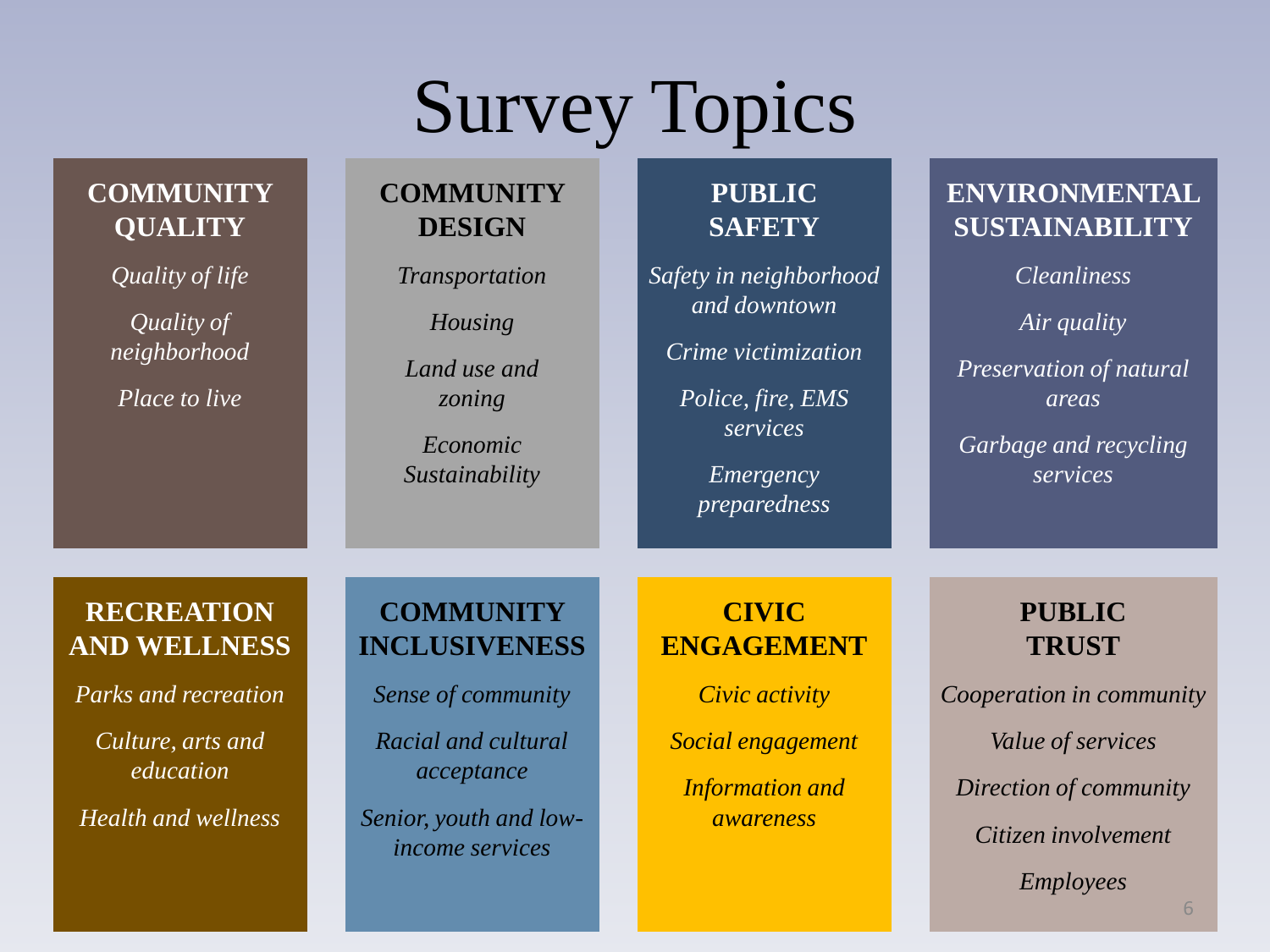## **RATINGS OF OVERALL COMMUNITY QUALITY**

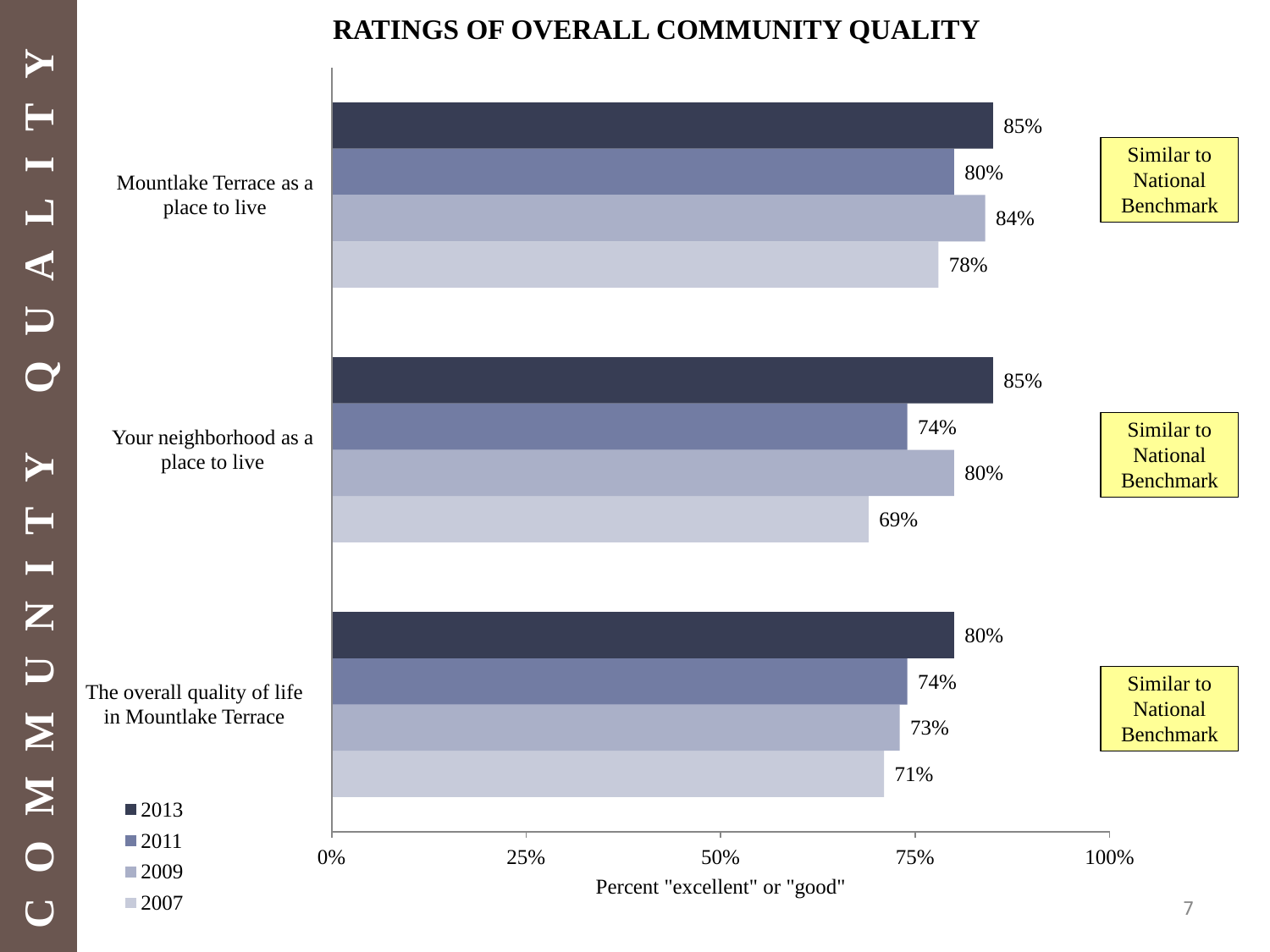### **LIKELIHOOD OF REMAINING IN AND RECOMMENDING MOUNTLAKE TERRACE**

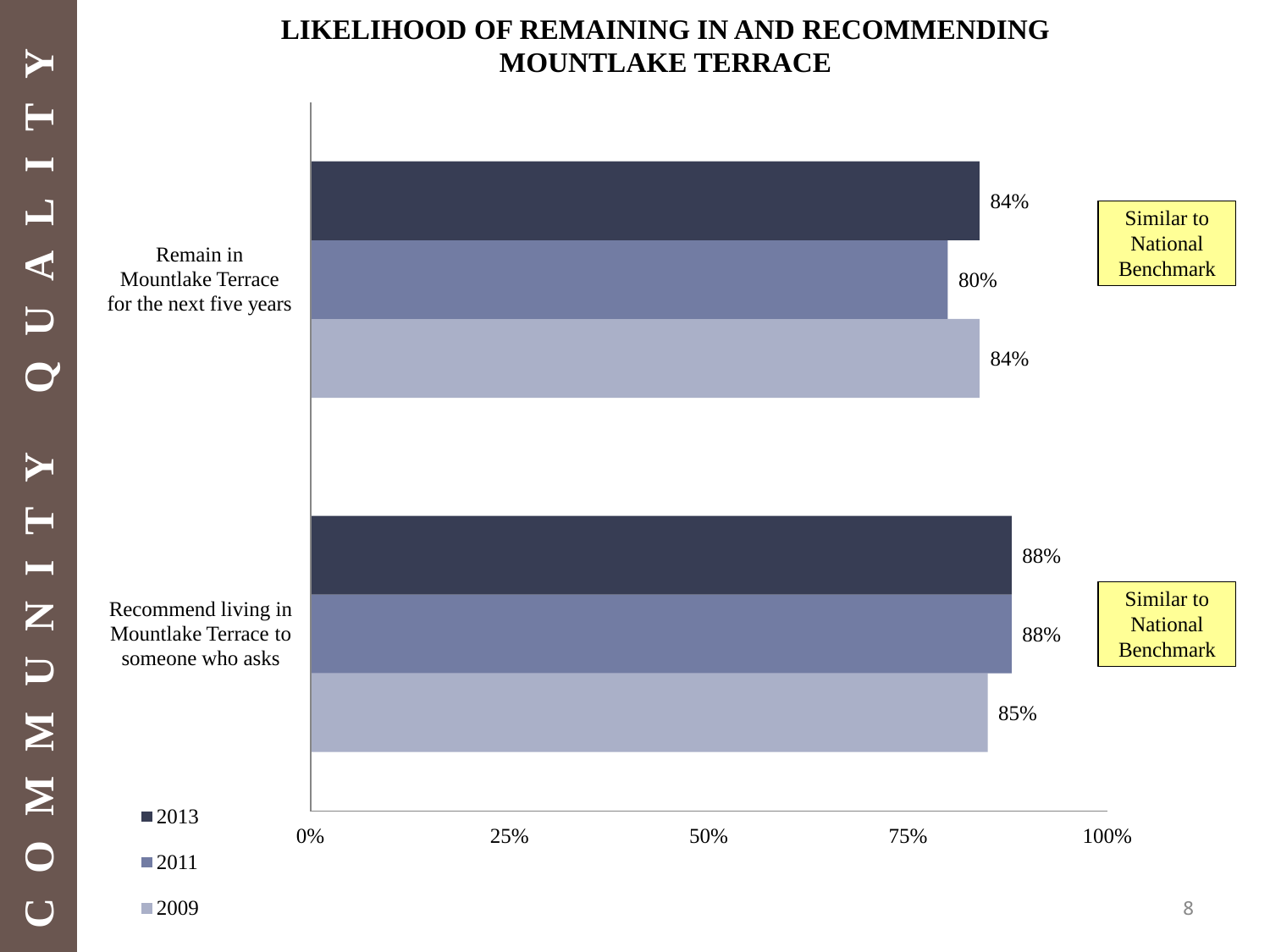### **MOBILITY**

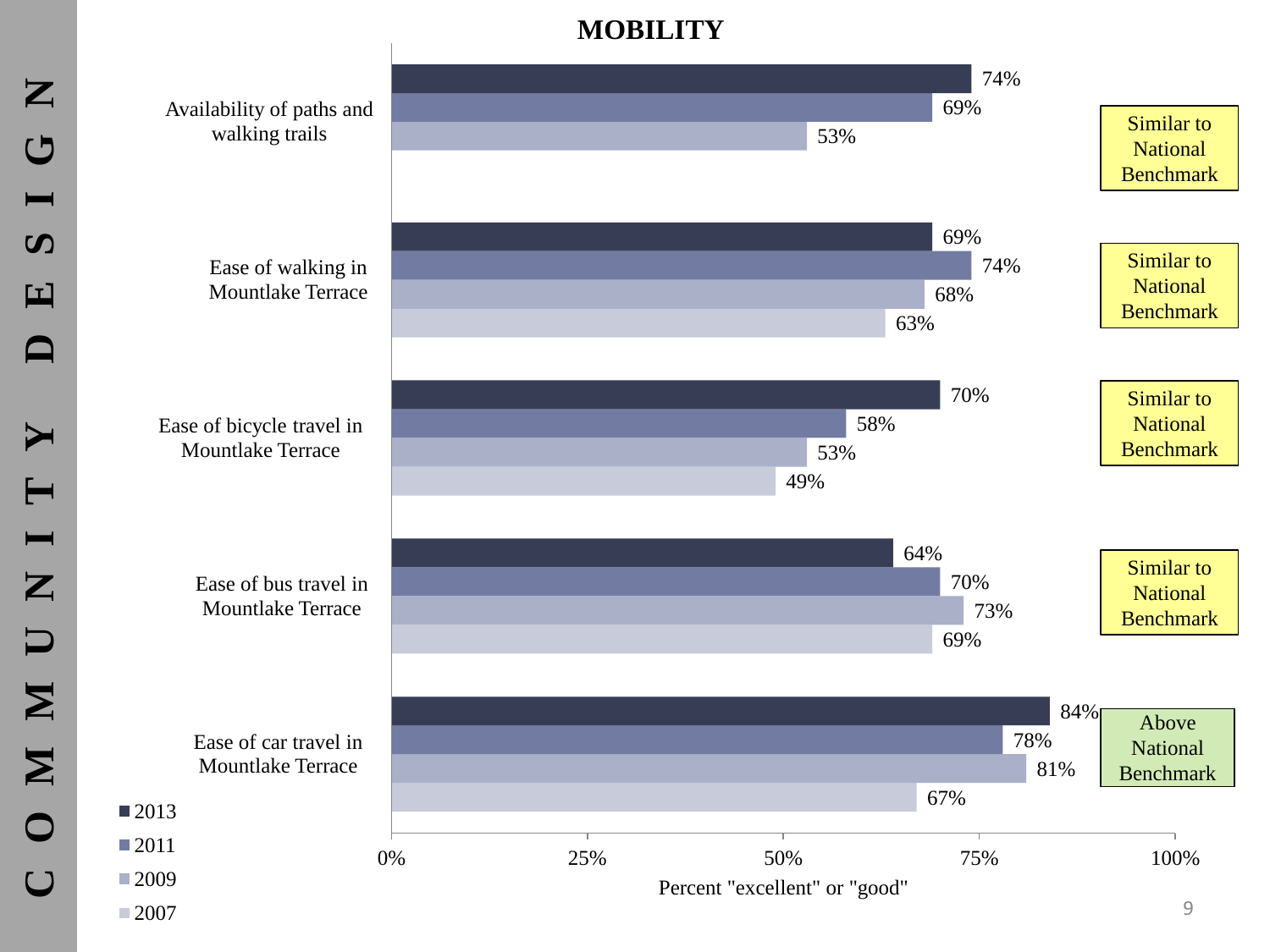### **RATINGS OF TRANSPORTATION & PARKING SERVICES**

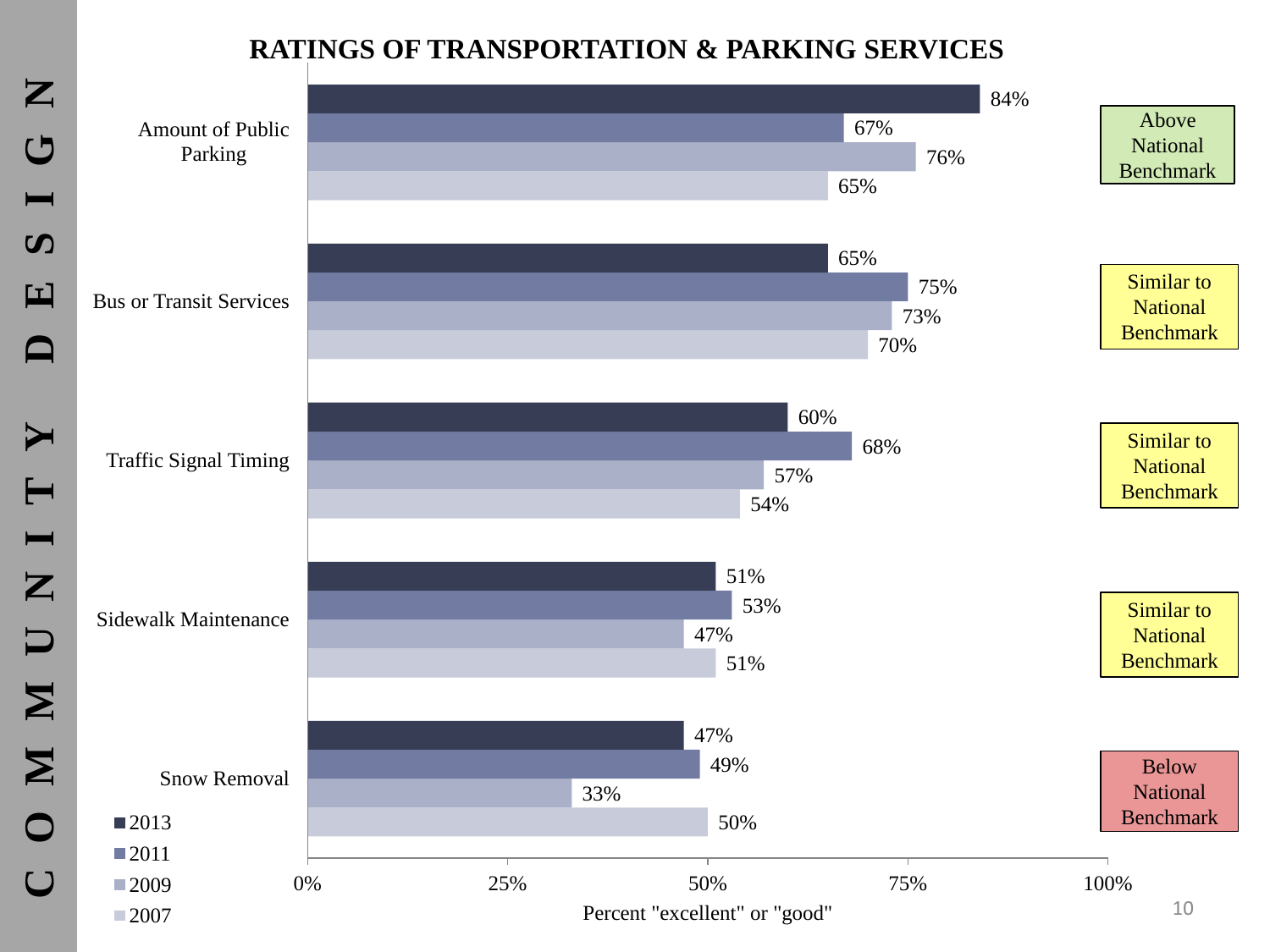#### **RATINGS OF STREET SERVICES**

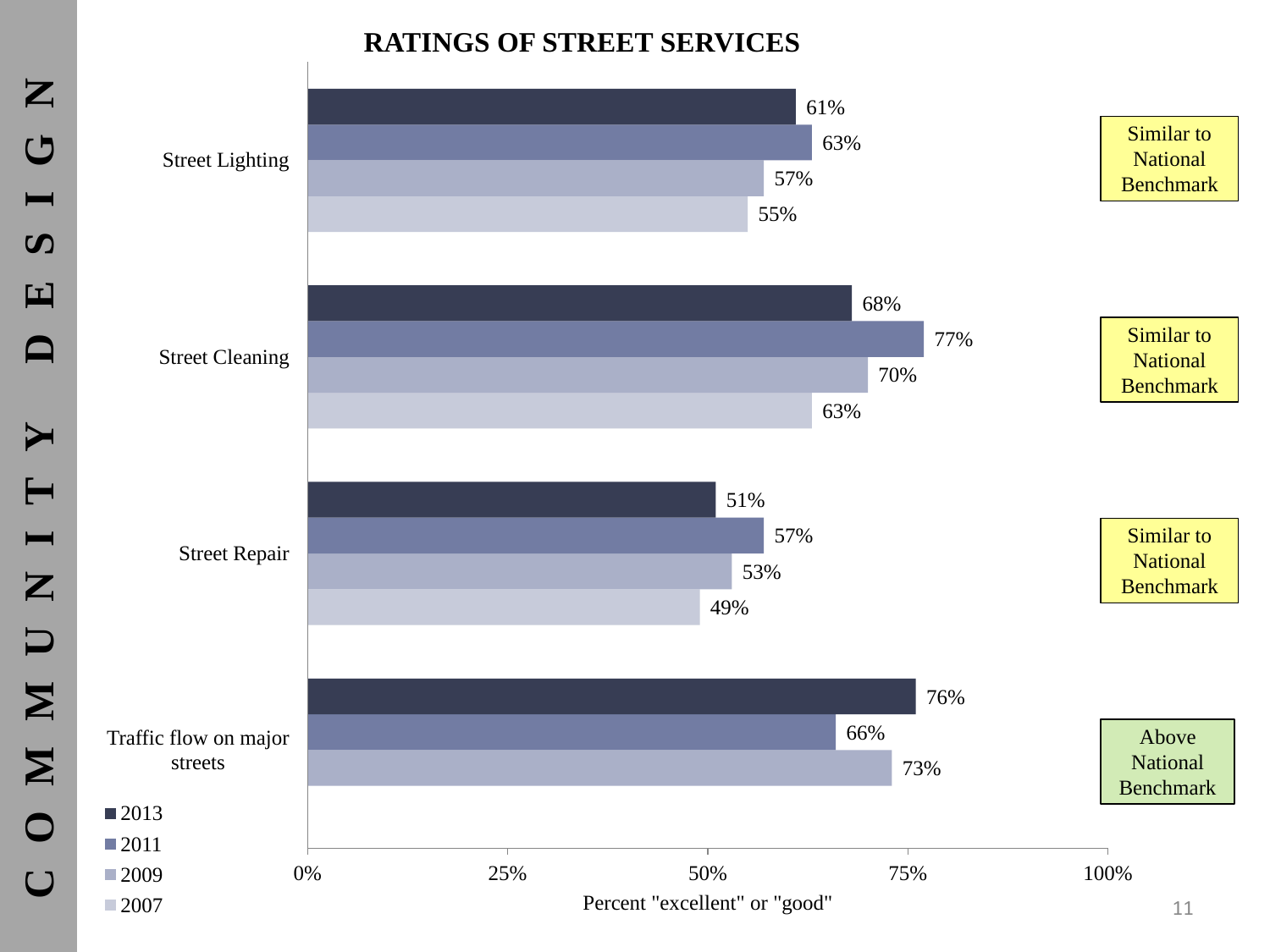### **RATING OF HOUSING IN MOUNTLAKE TERRACE**

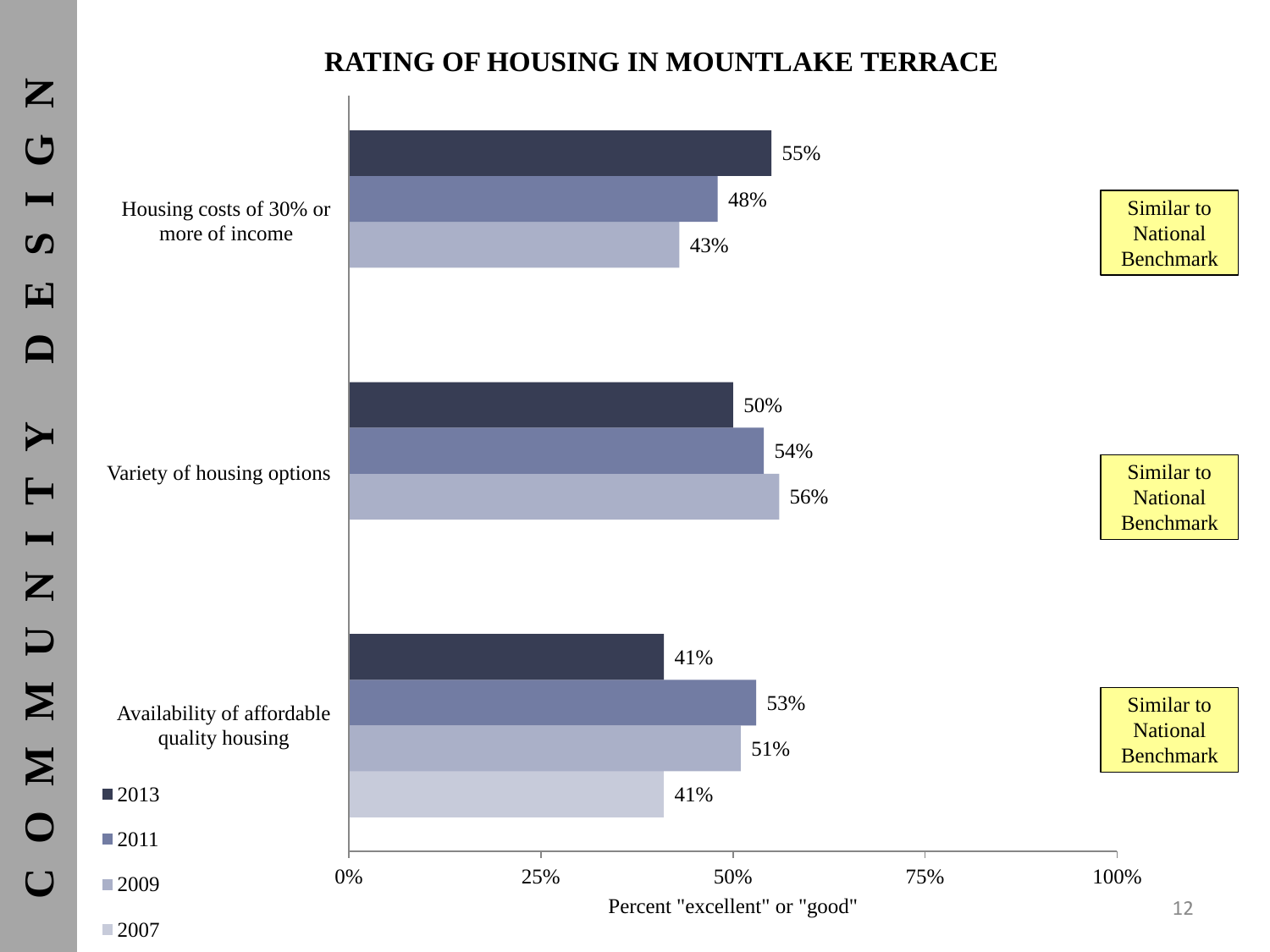### **RATING OF MOUNTLAKE TERRACE'S OVERALL APPEARANCE**

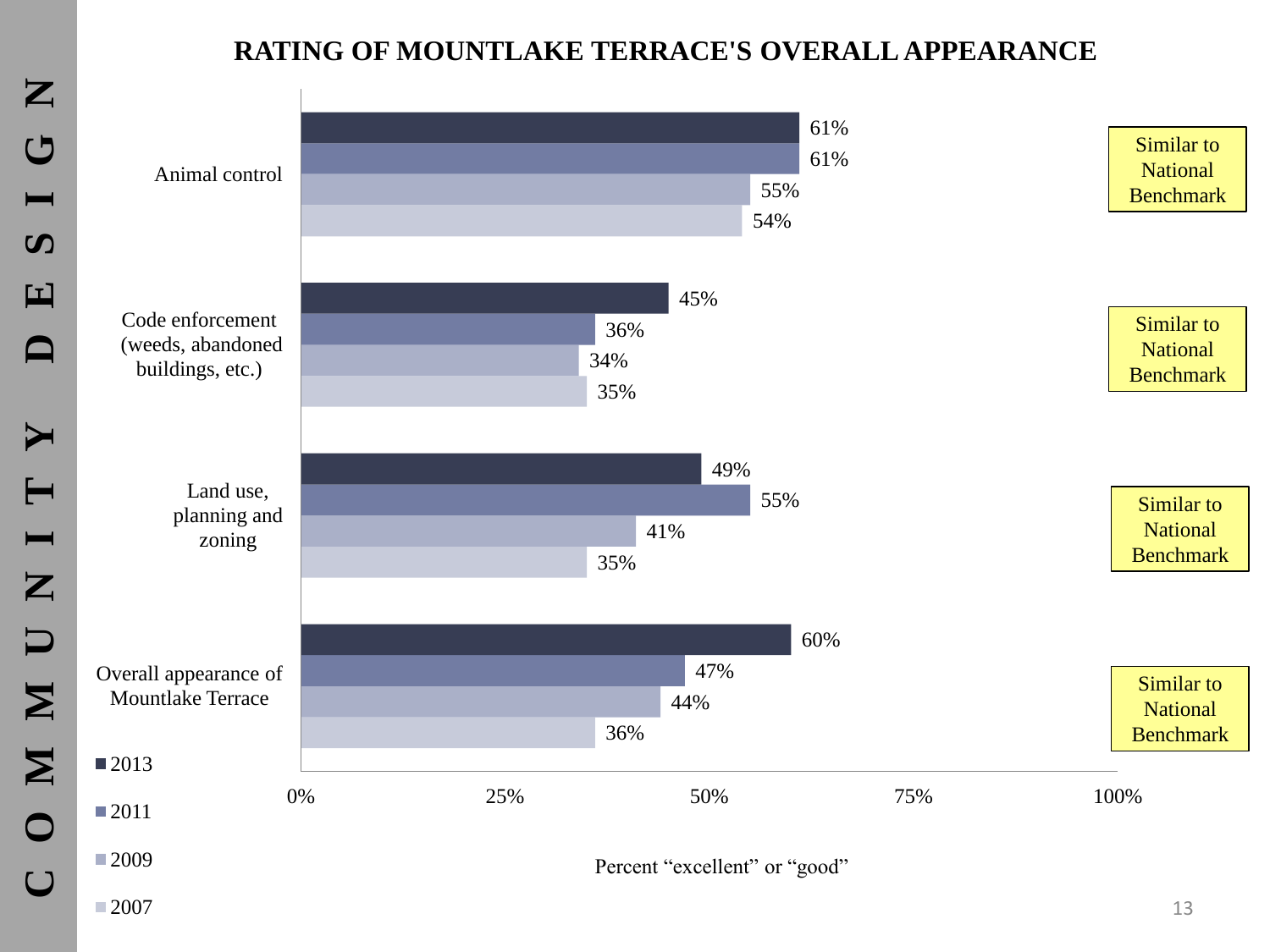## **RATINGS OF ECONOMIC SUSTAINABILITY AND OPPORTUNITIES**

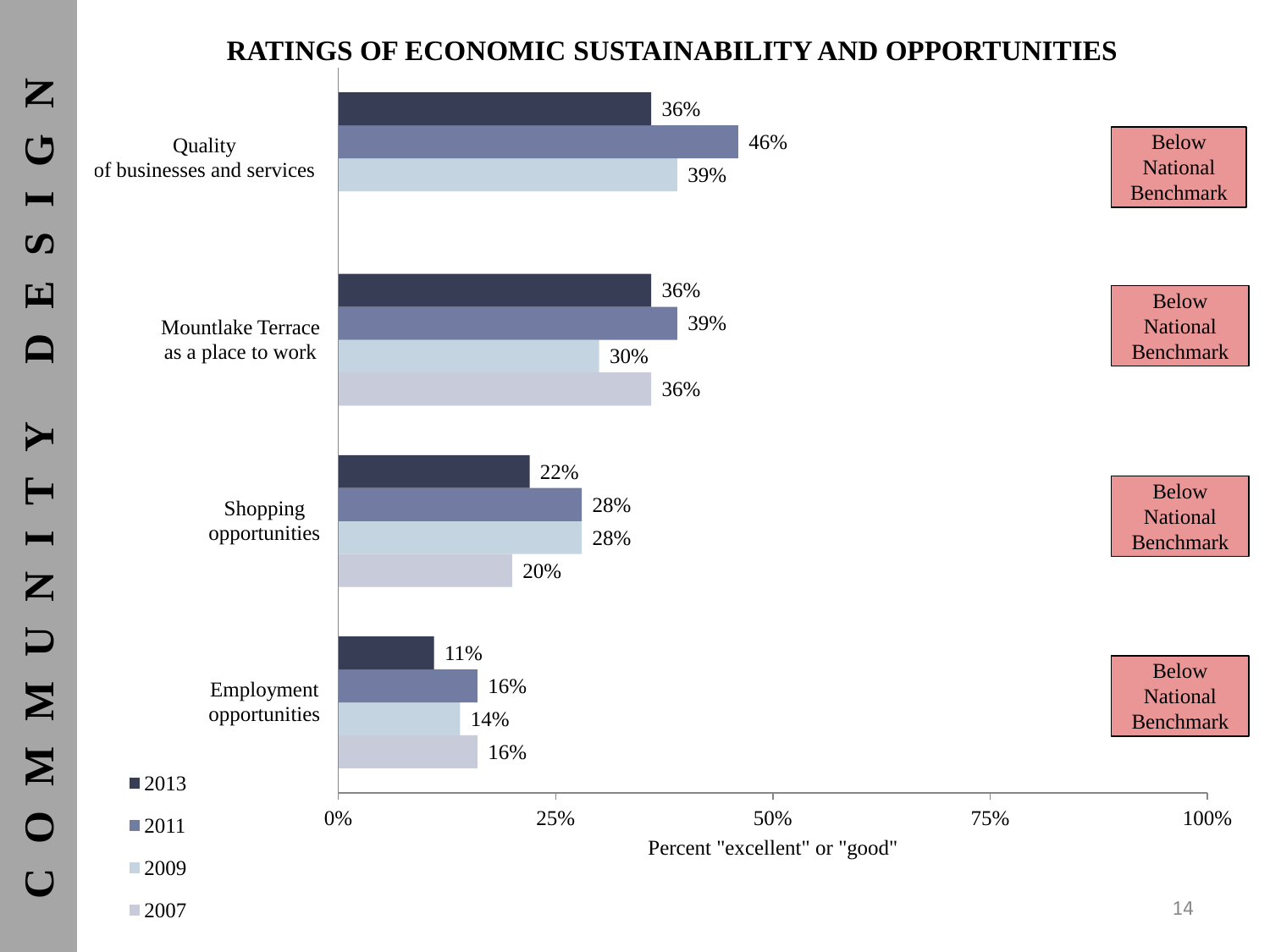#### **RATINGS OF ECONOMIC DEVELOPMENT SERVICES**

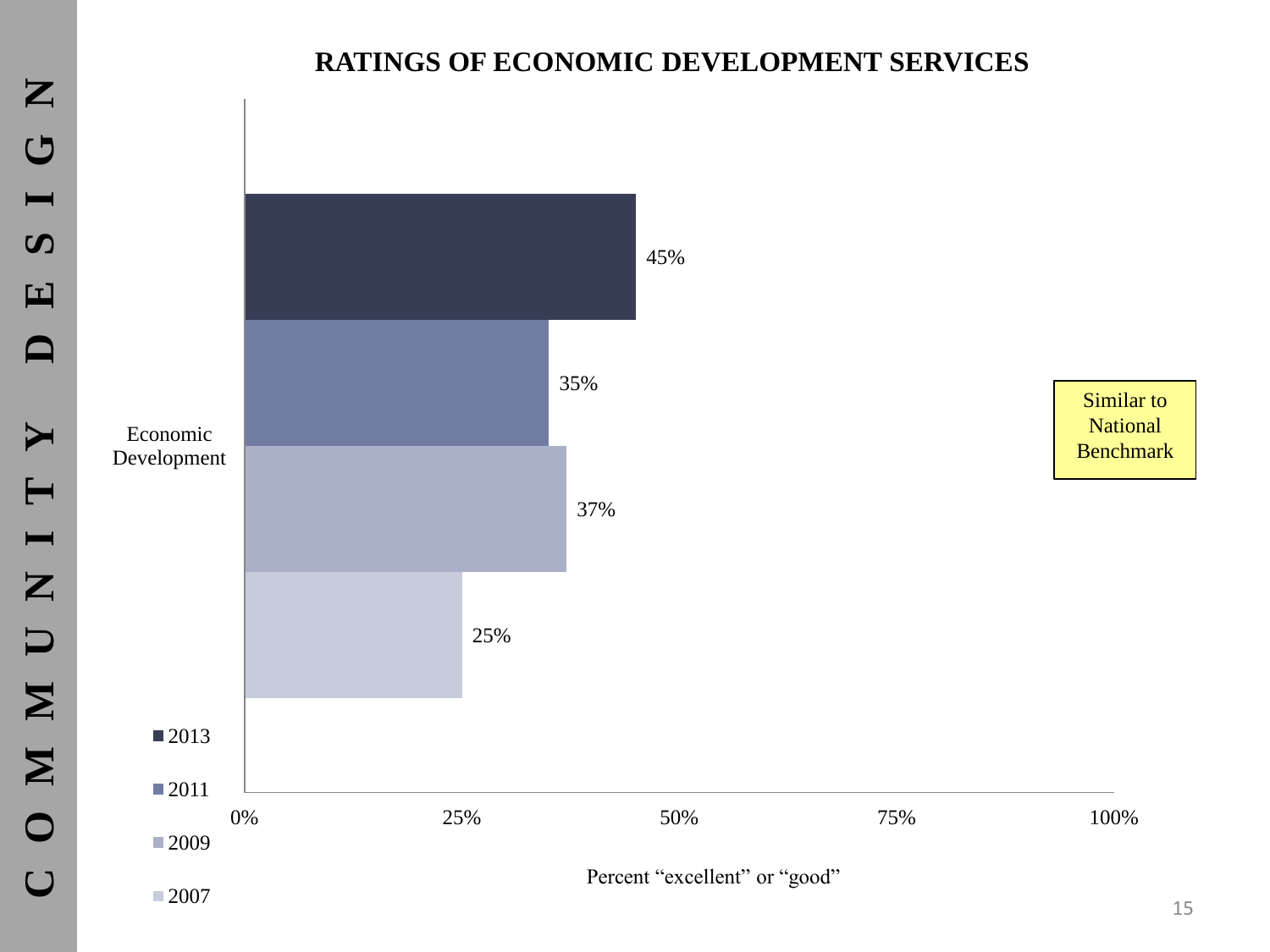#### **RATINGS OF COMMUNITY & PERSONAL PUBLIC SAFETY**

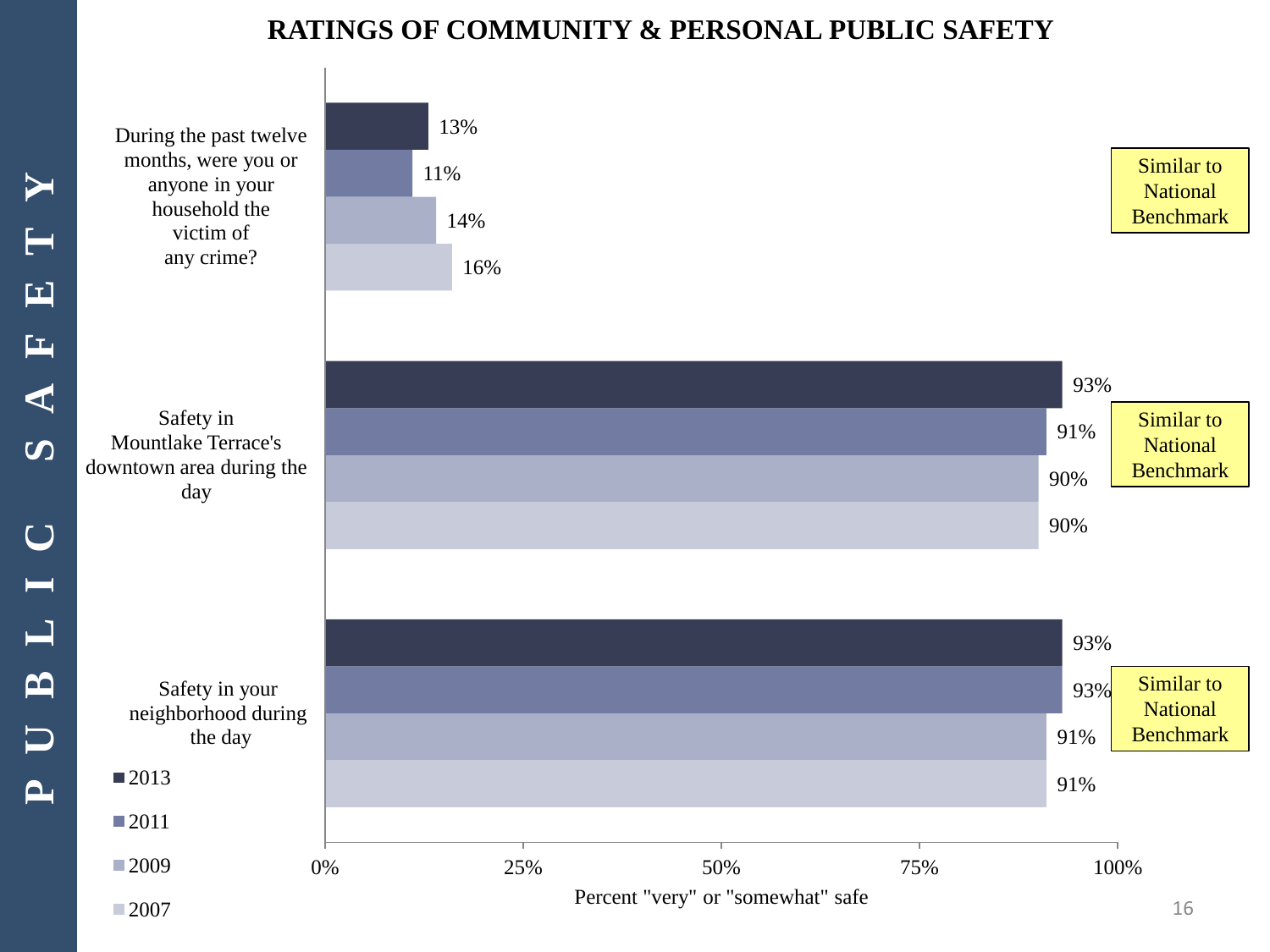#### **RATINGS OF PUBLIC SAFETY SERVICES**

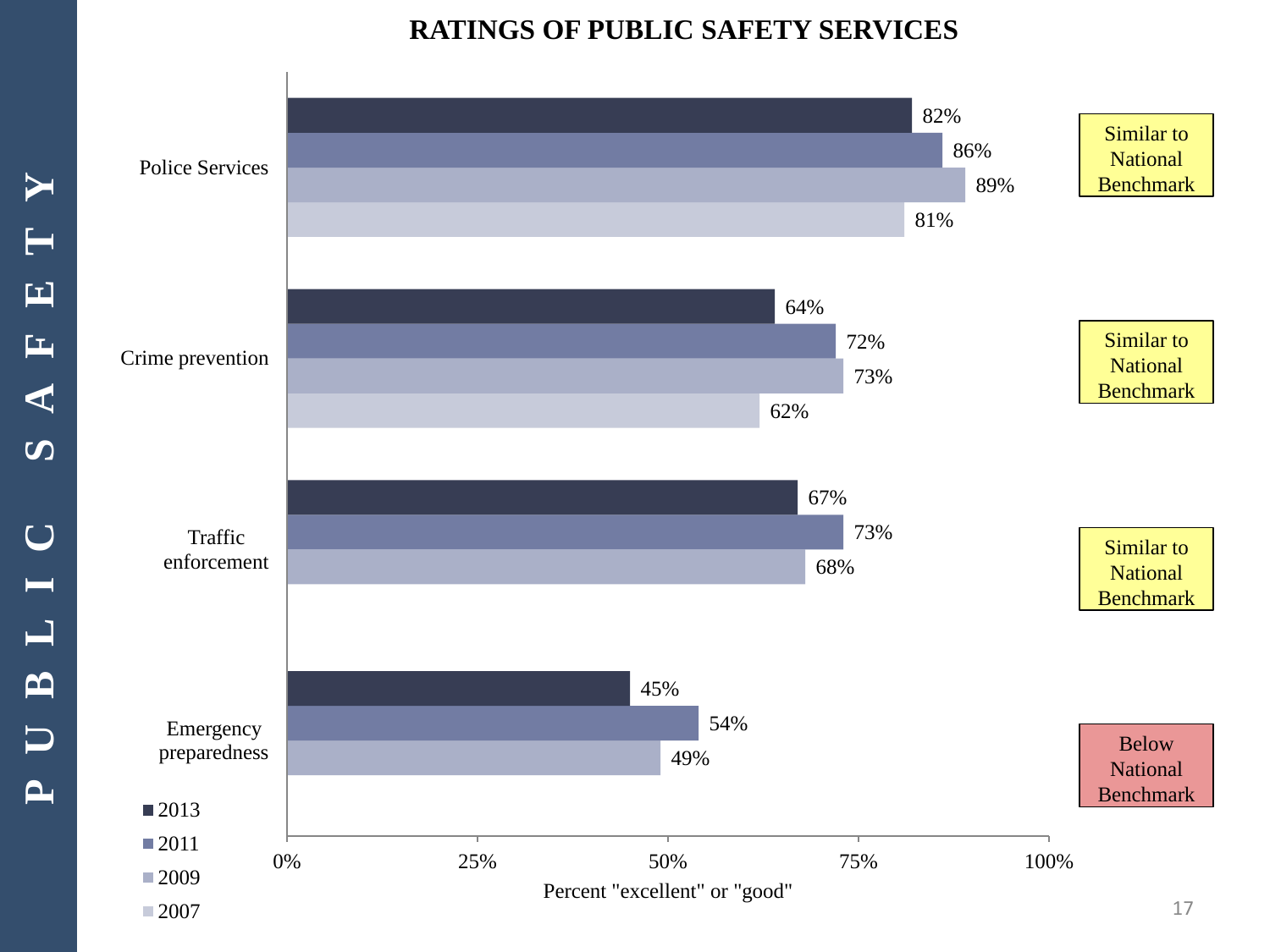#### **RATINGS OF PUBLIC SAFETY SERVICES**

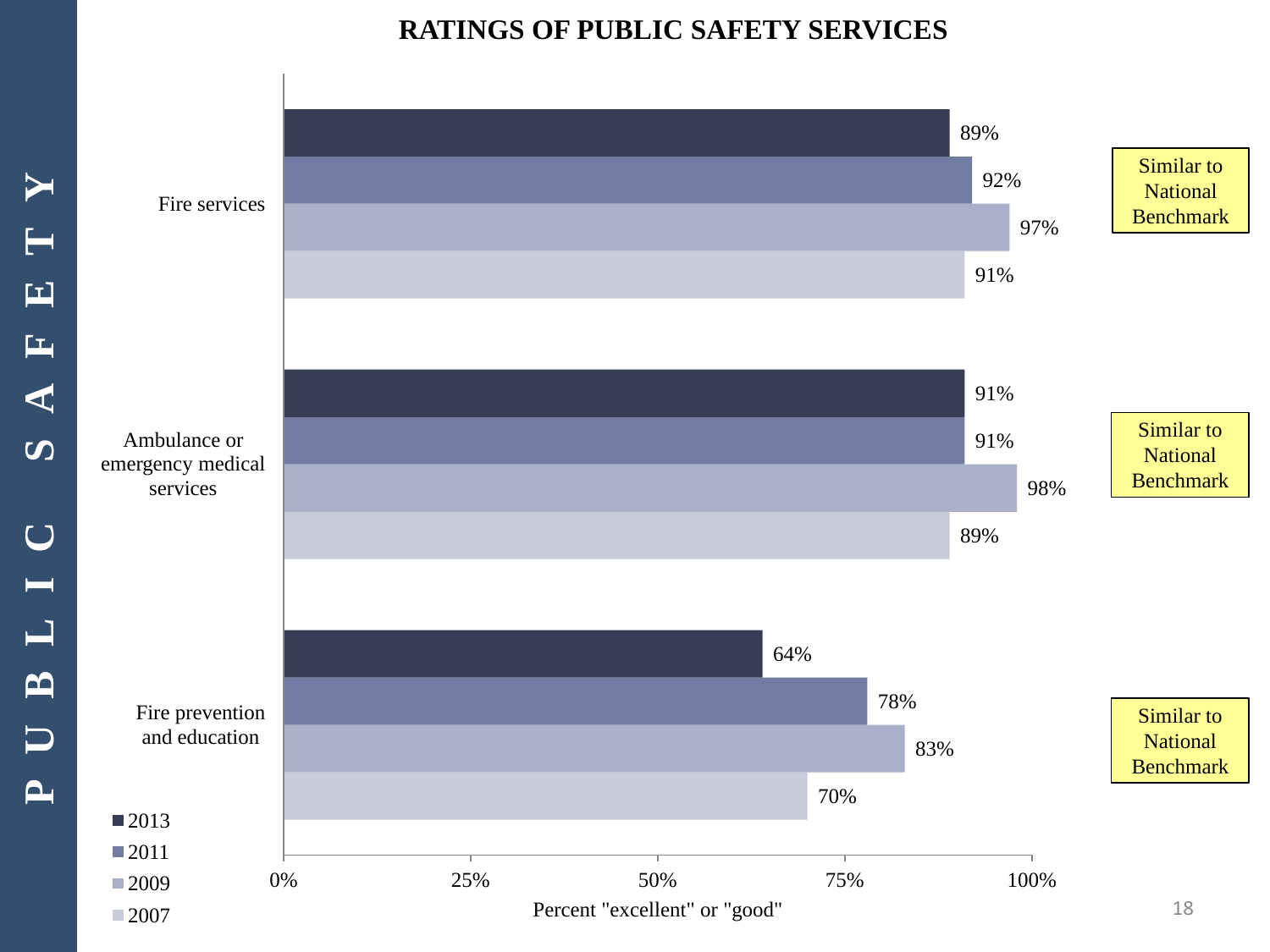### **RATINGS OF MOUNTLAKE TERRACE'S NATURAL ENVIRONMENT**

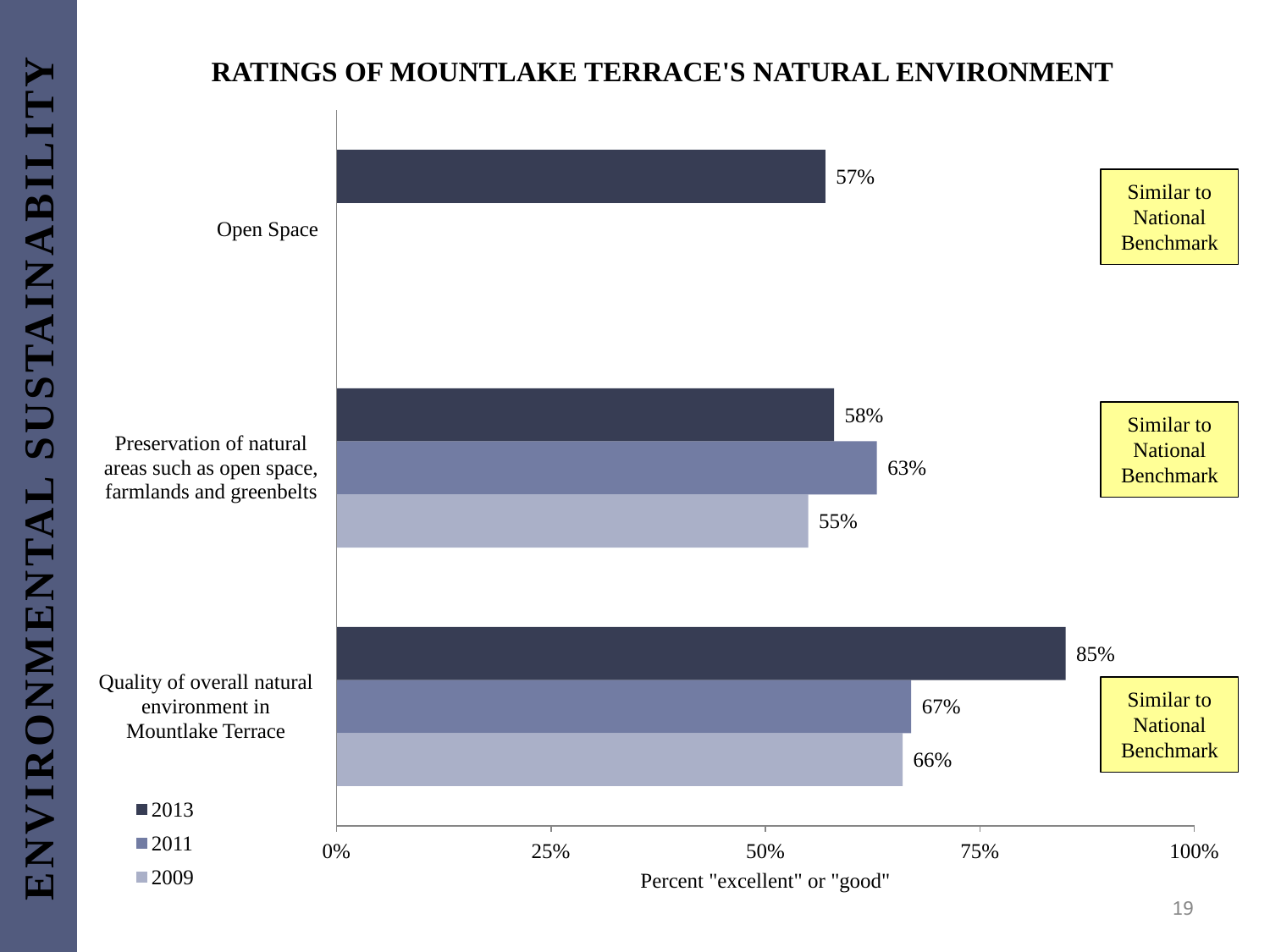#### **RATINGS OF UTILITY SERVICES**

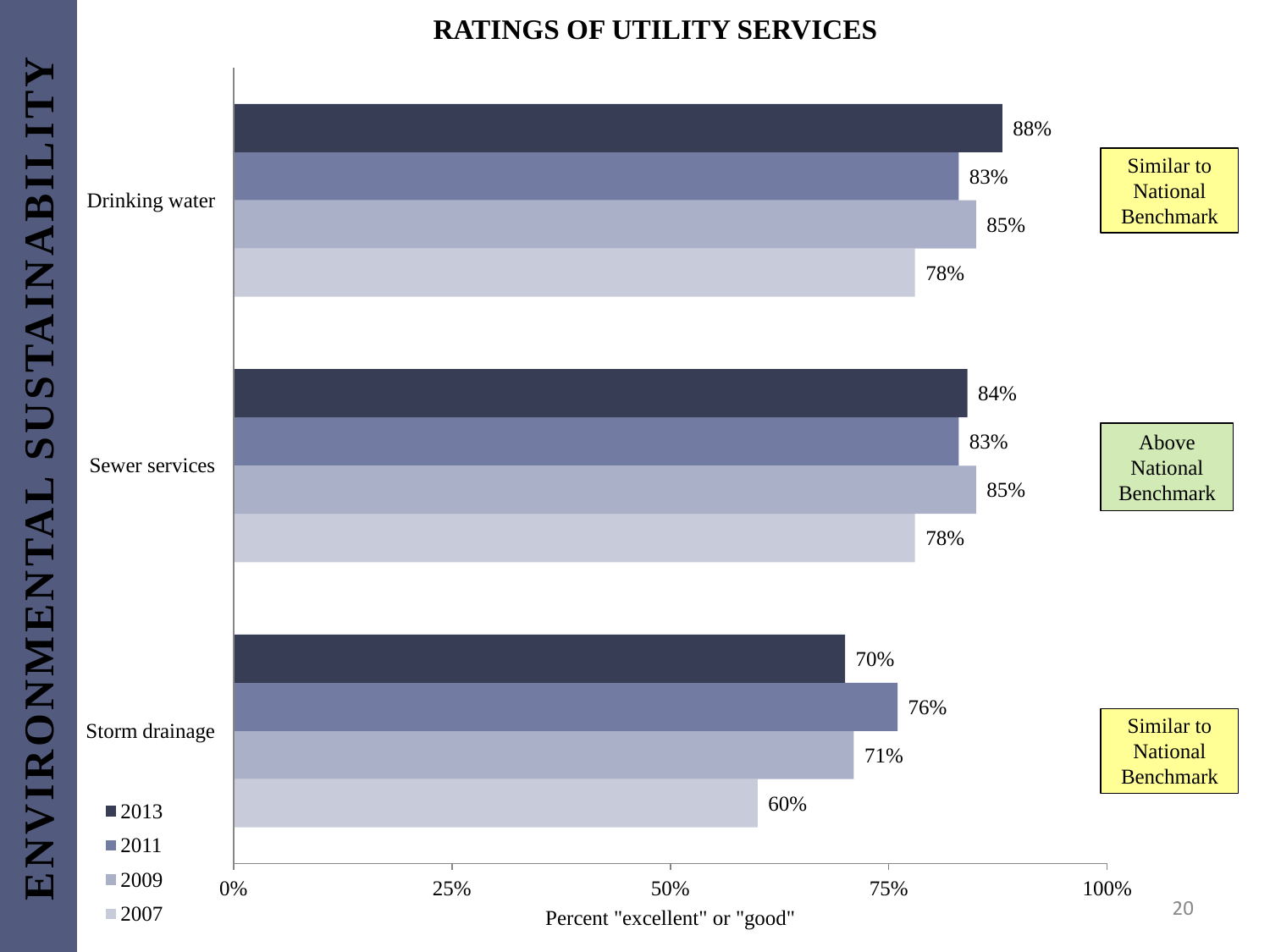#### **RATINGS OF UTILITY SERVICES**

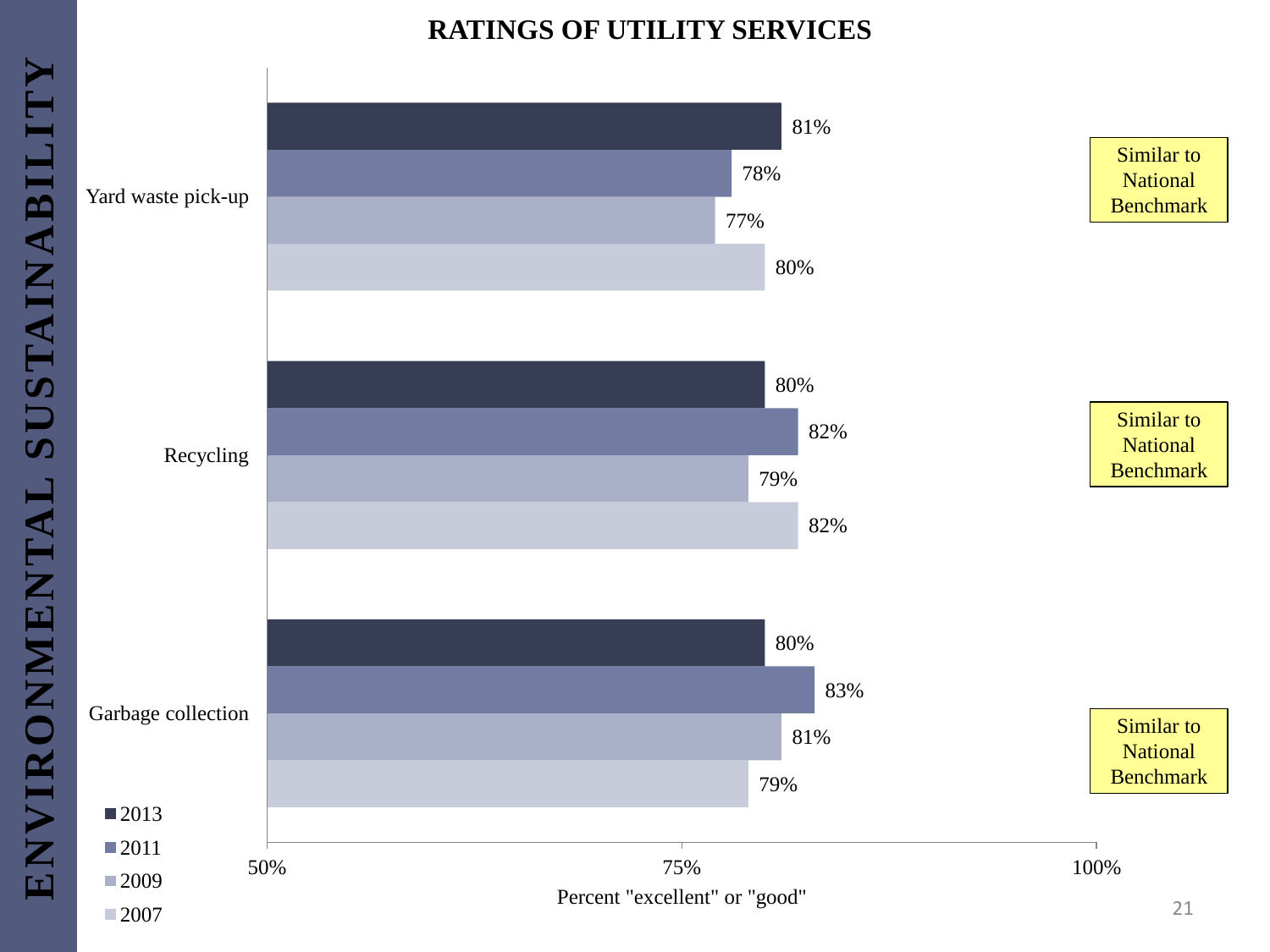### **RATINGS OF PARKS & RECREATION SERVICES**

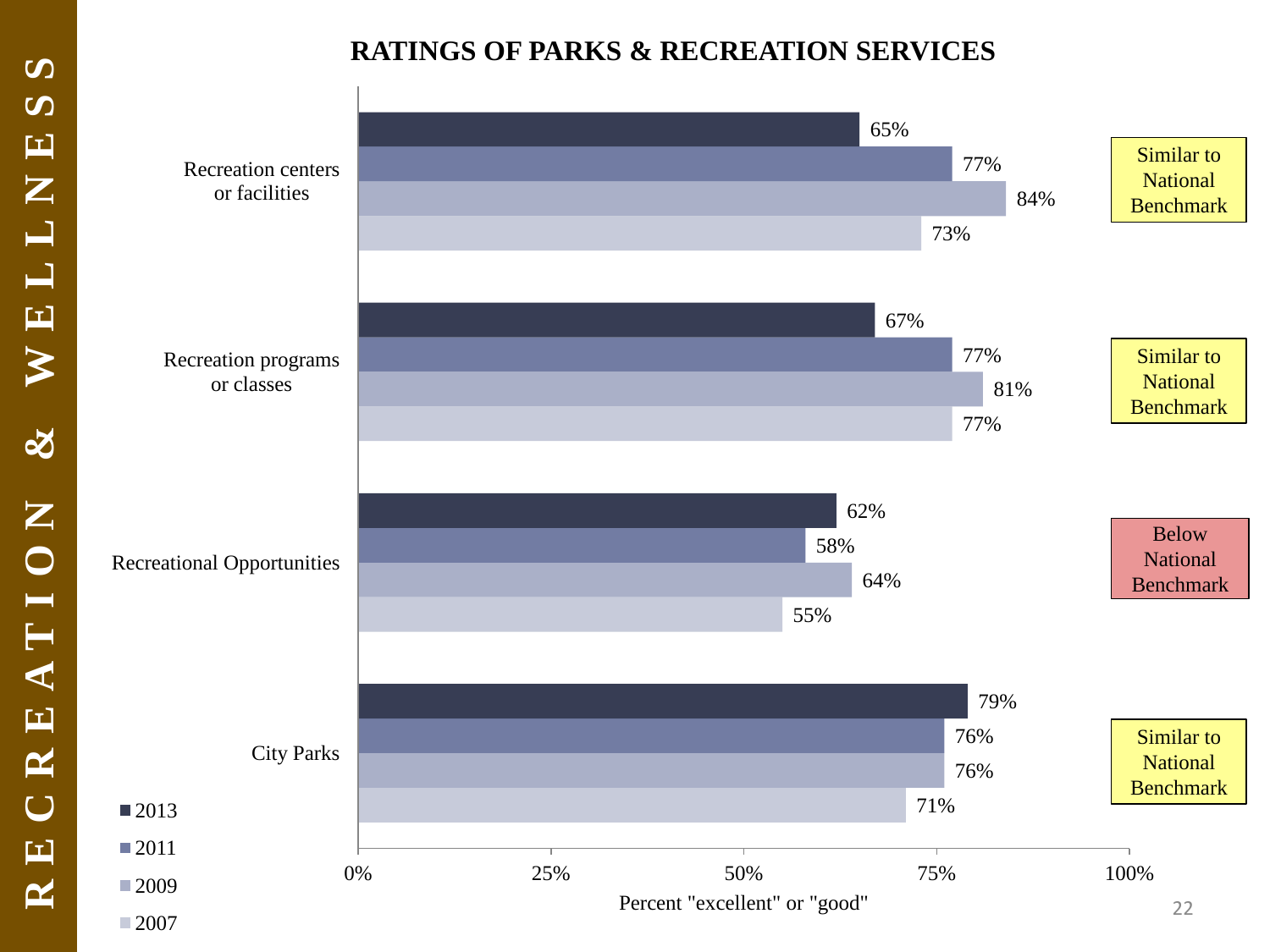# **RATINGS OF COMMUNITY QUALITY & INCLUSIVENESS**

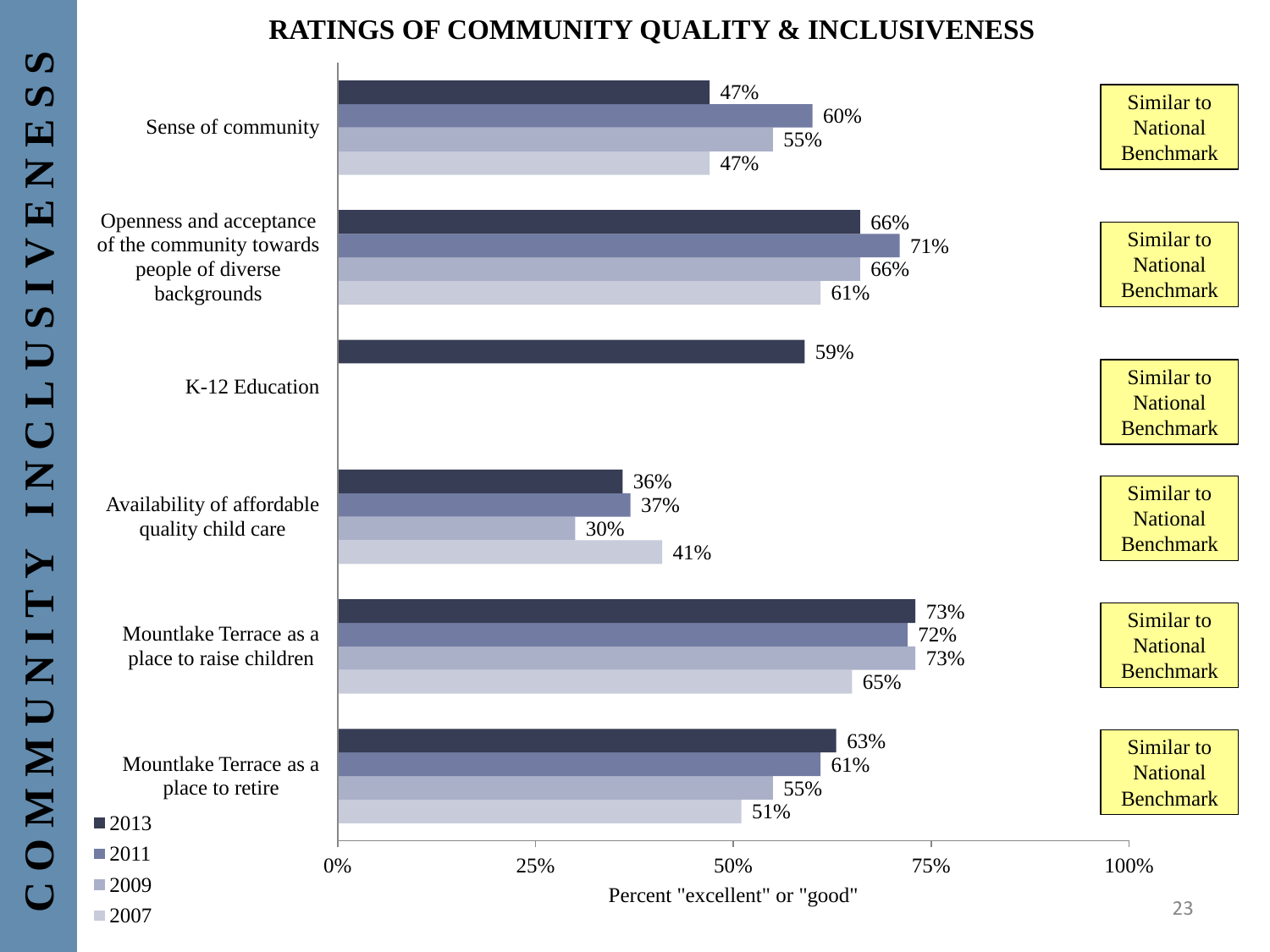#### **PARTICIPATION IN CIVIC ENGAGEMENT OPPORTUNITIES DURING THE YEAR**

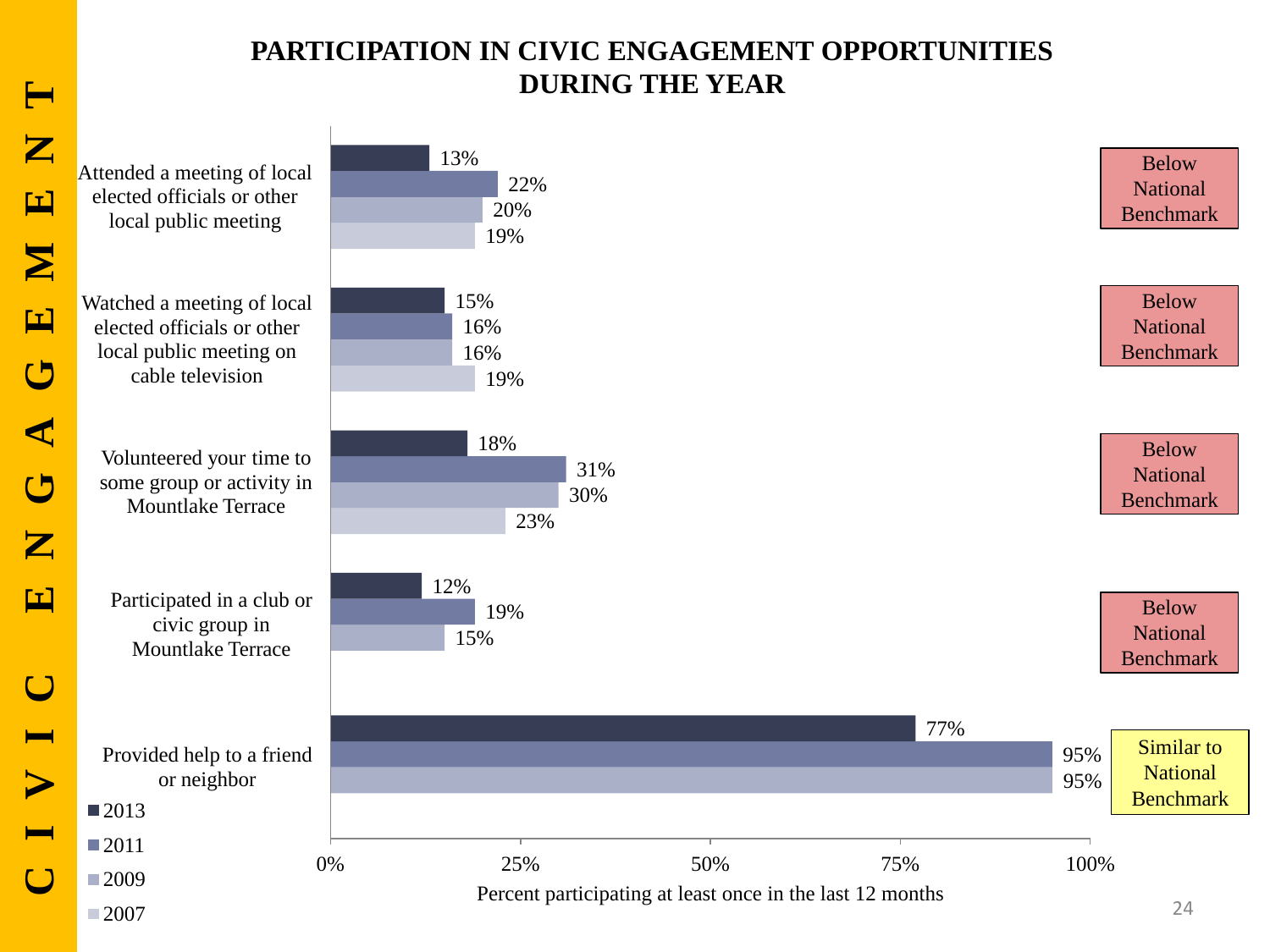### **USE OF INFORMATION SOURCES**

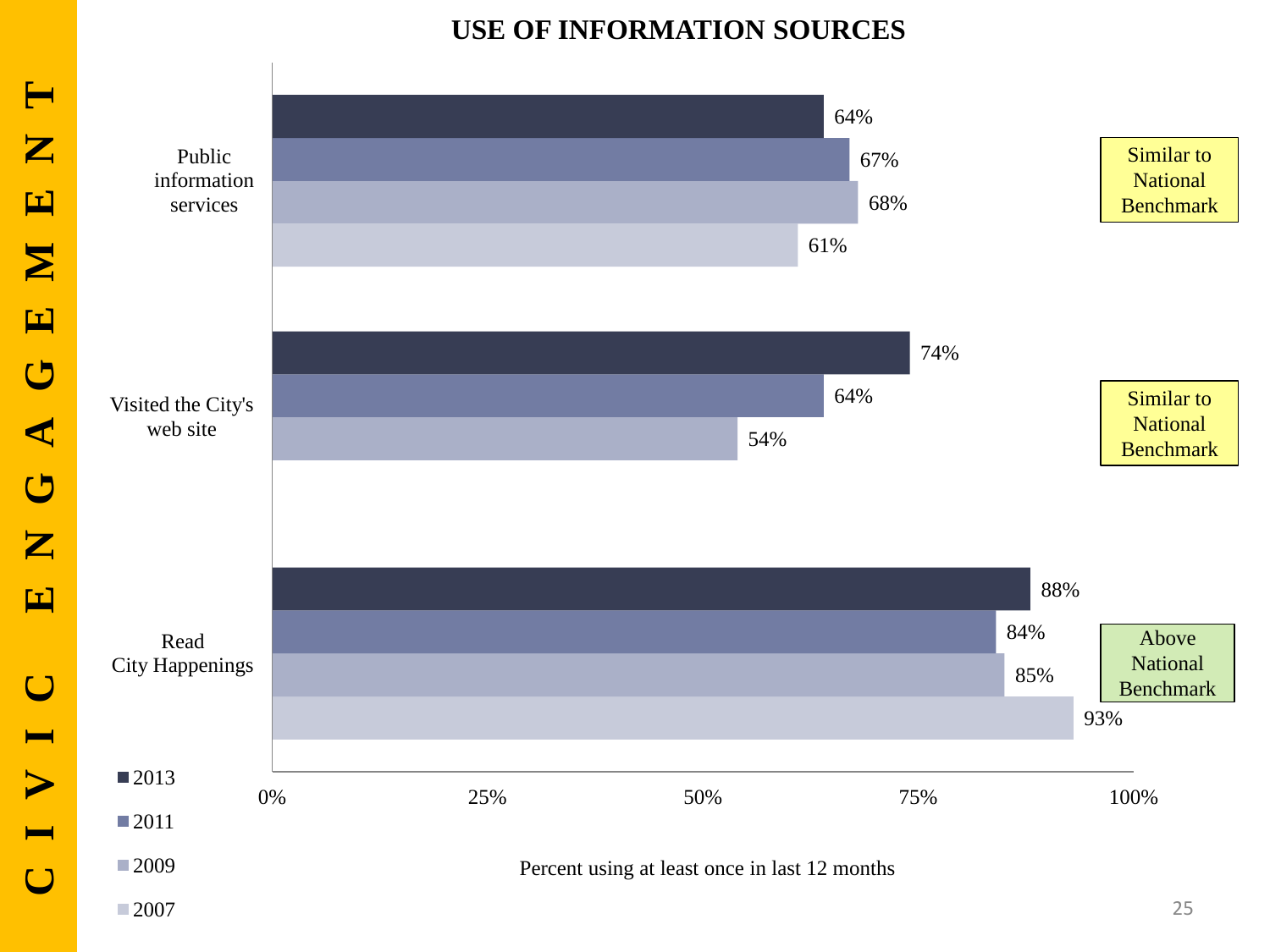### **PUBLIC TRUST**

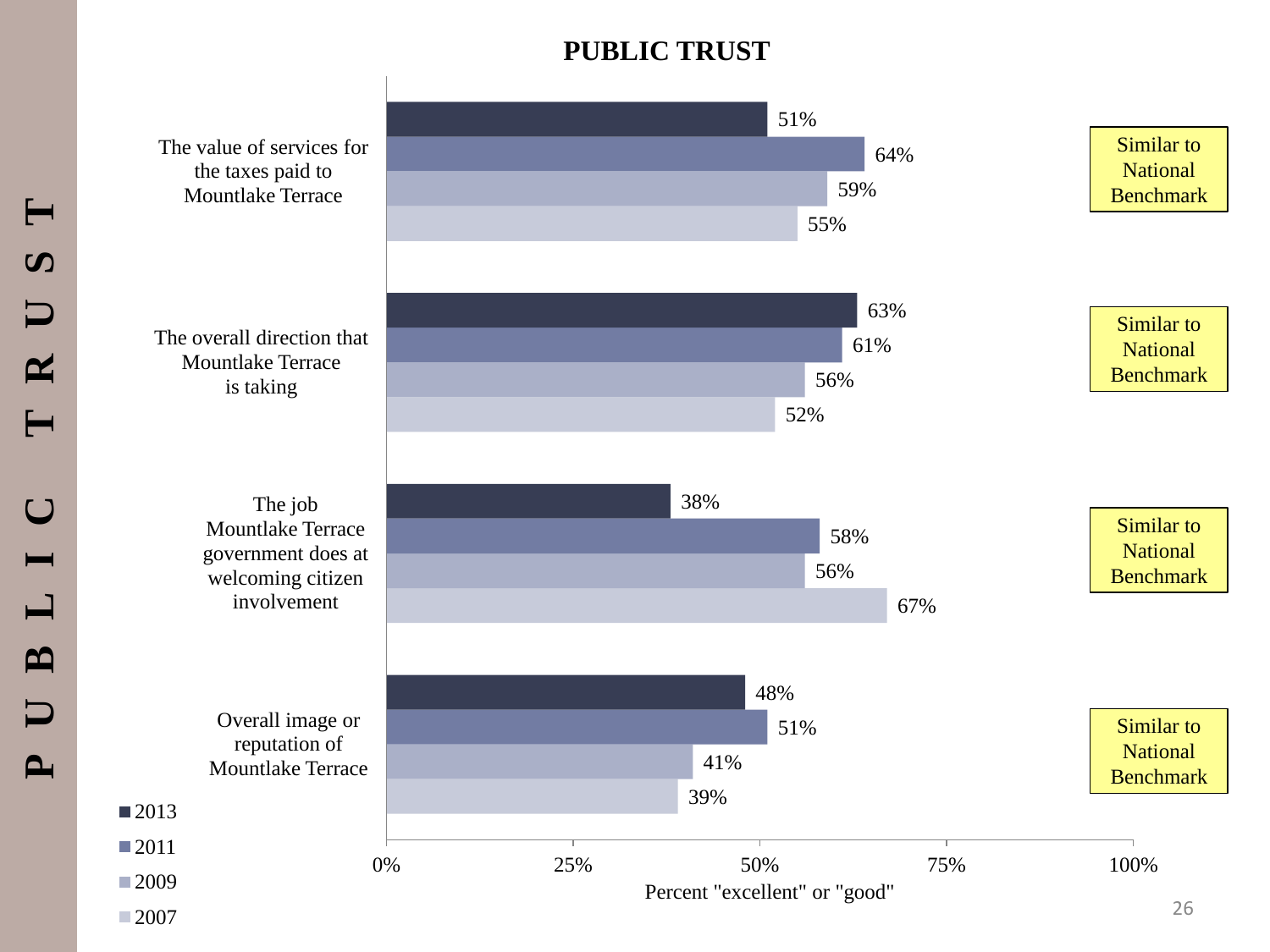#### **RATINGS OF CITY EMPLOYEES (AMONG THOSE WHO HAD CONTACT)**

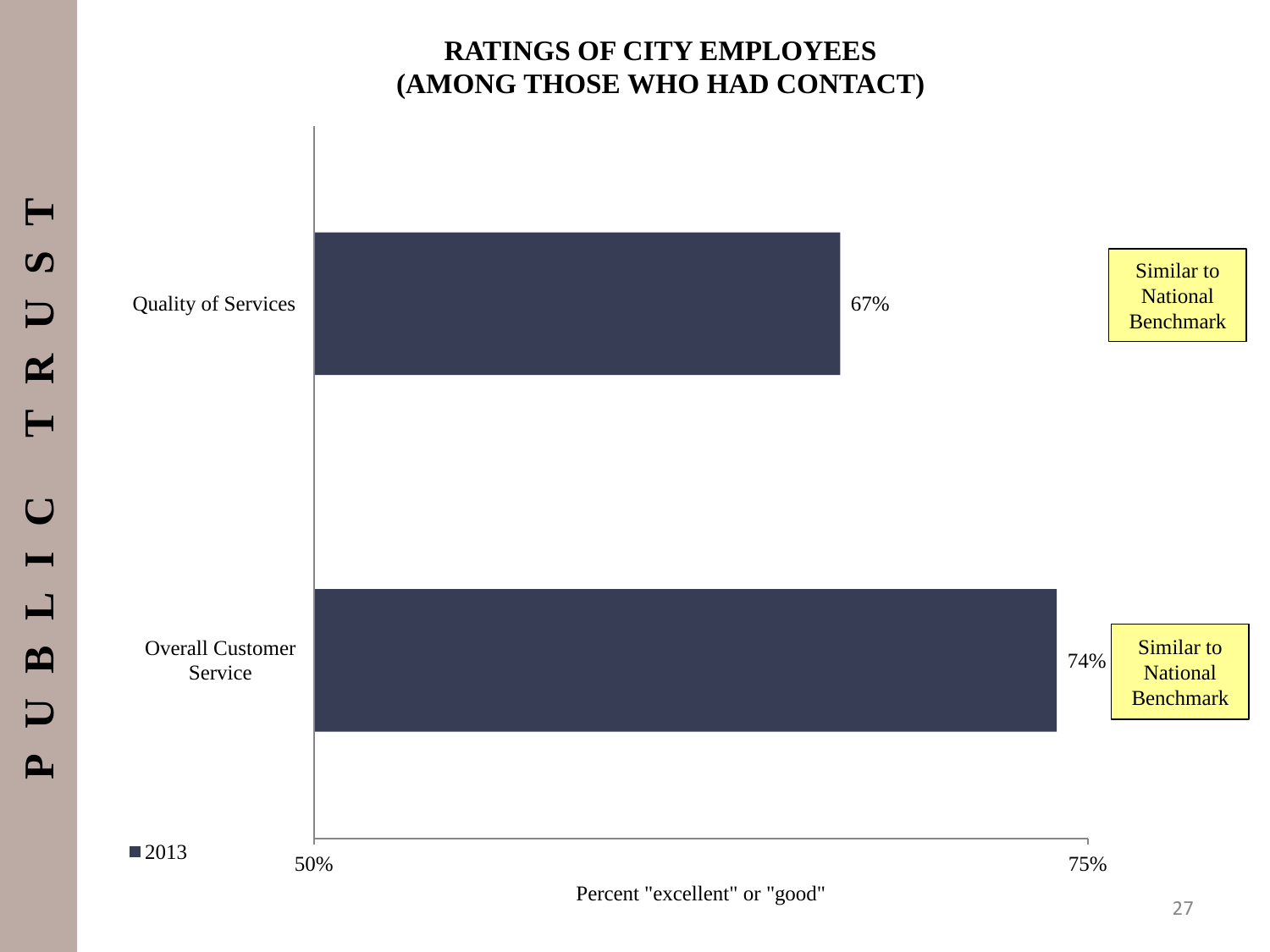# NRC Recommendation

- NRC's "Key Driver Analysis (KDA)".
- Correlates residents' perceptions with key services.
- Recommendations from NRC:
	- Police Services
	- Code Enforcement
	- Street Cleaning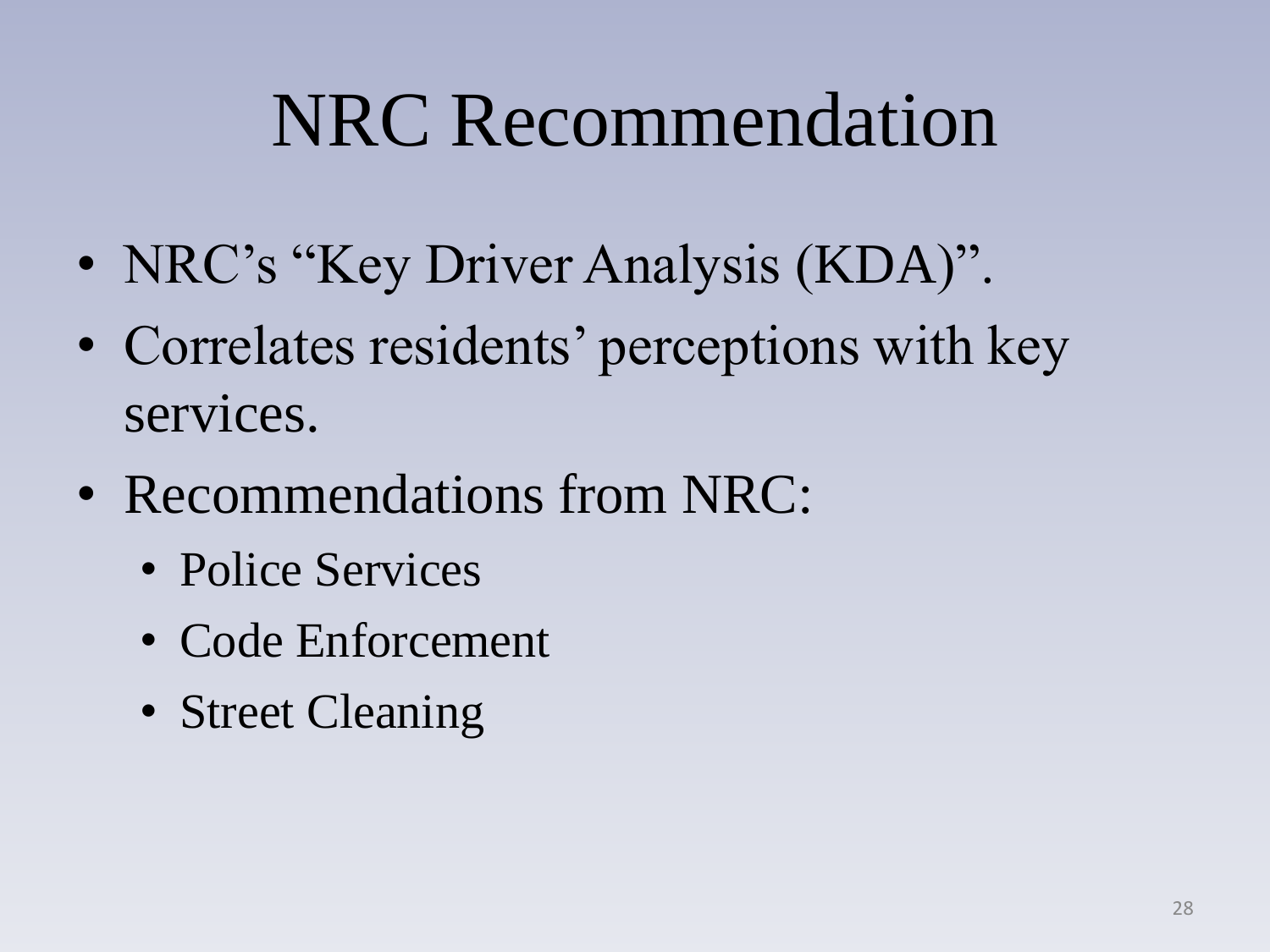#### **CITIZENS WERE ASKED TO RATE THE IMPORTANCE OF THESE PROGRAMS AND PROJECTS FOR THE CITY TO ADDRESS**

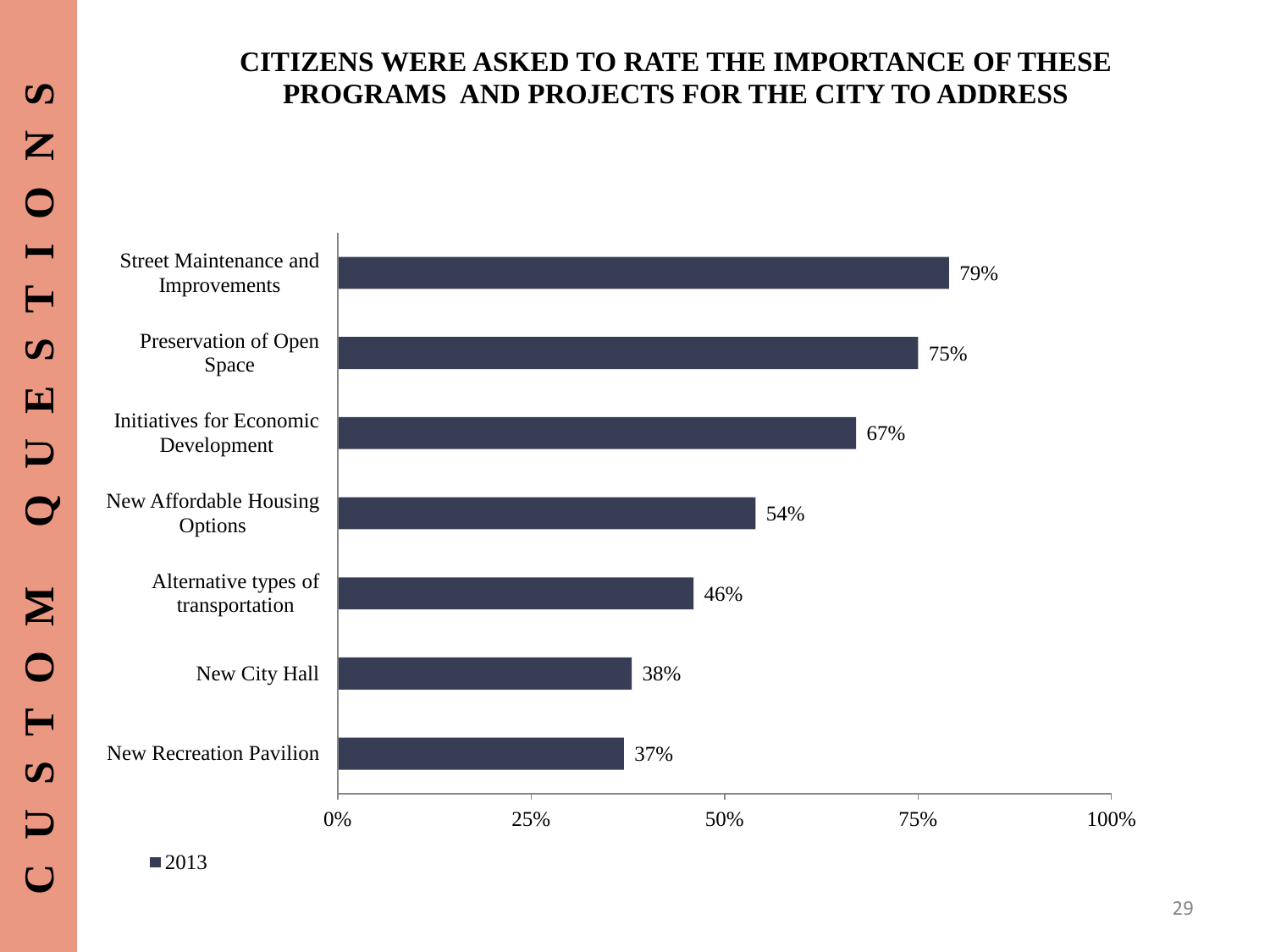#### **PROGRAMS THAT THE CITY SHOULD FUND**

Emergency Preparedness / Distaster Recovery



30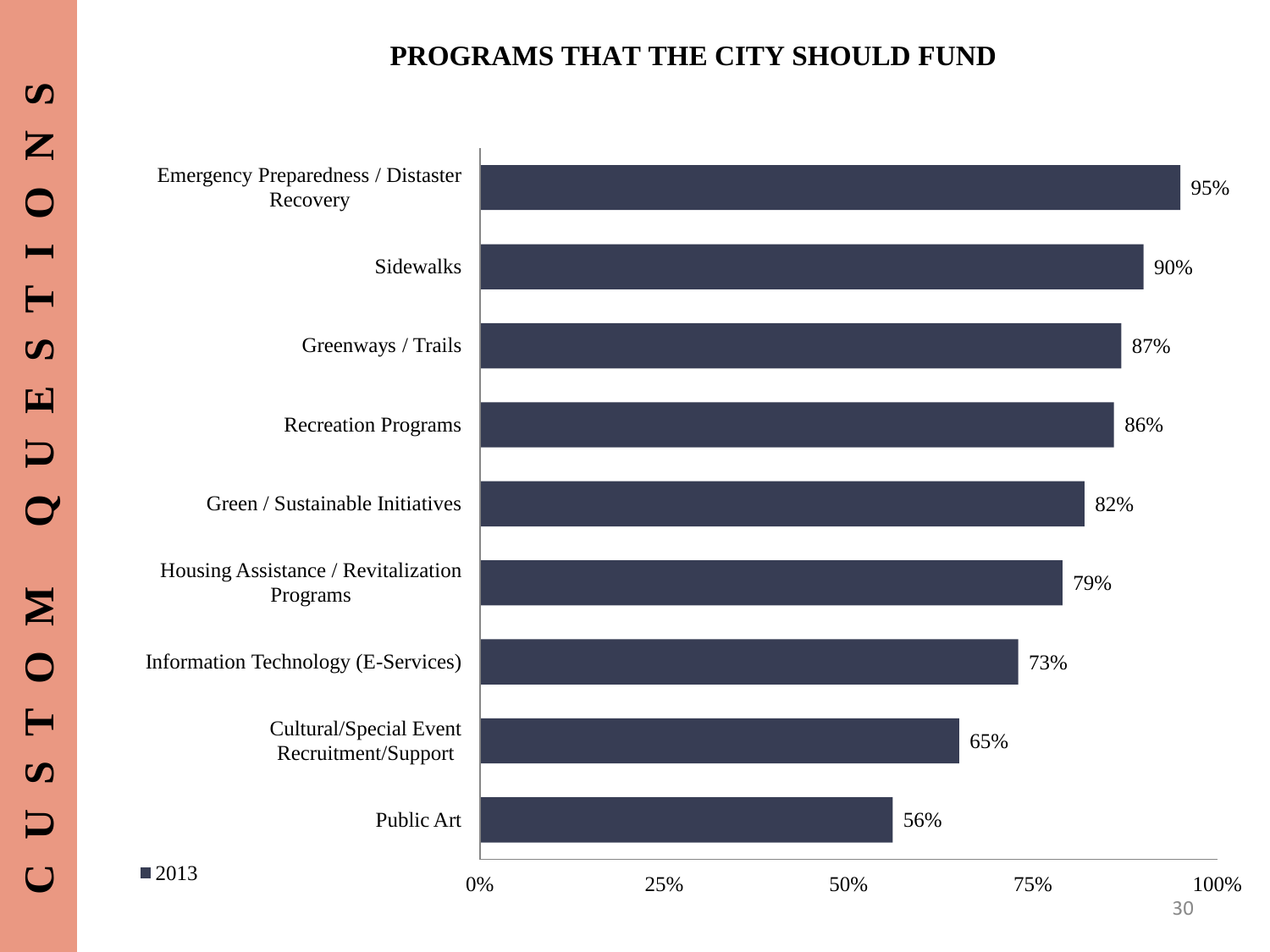#### **HOW OFTEN DO YOU DO EACH OF THE FOLLOWING**



■2013